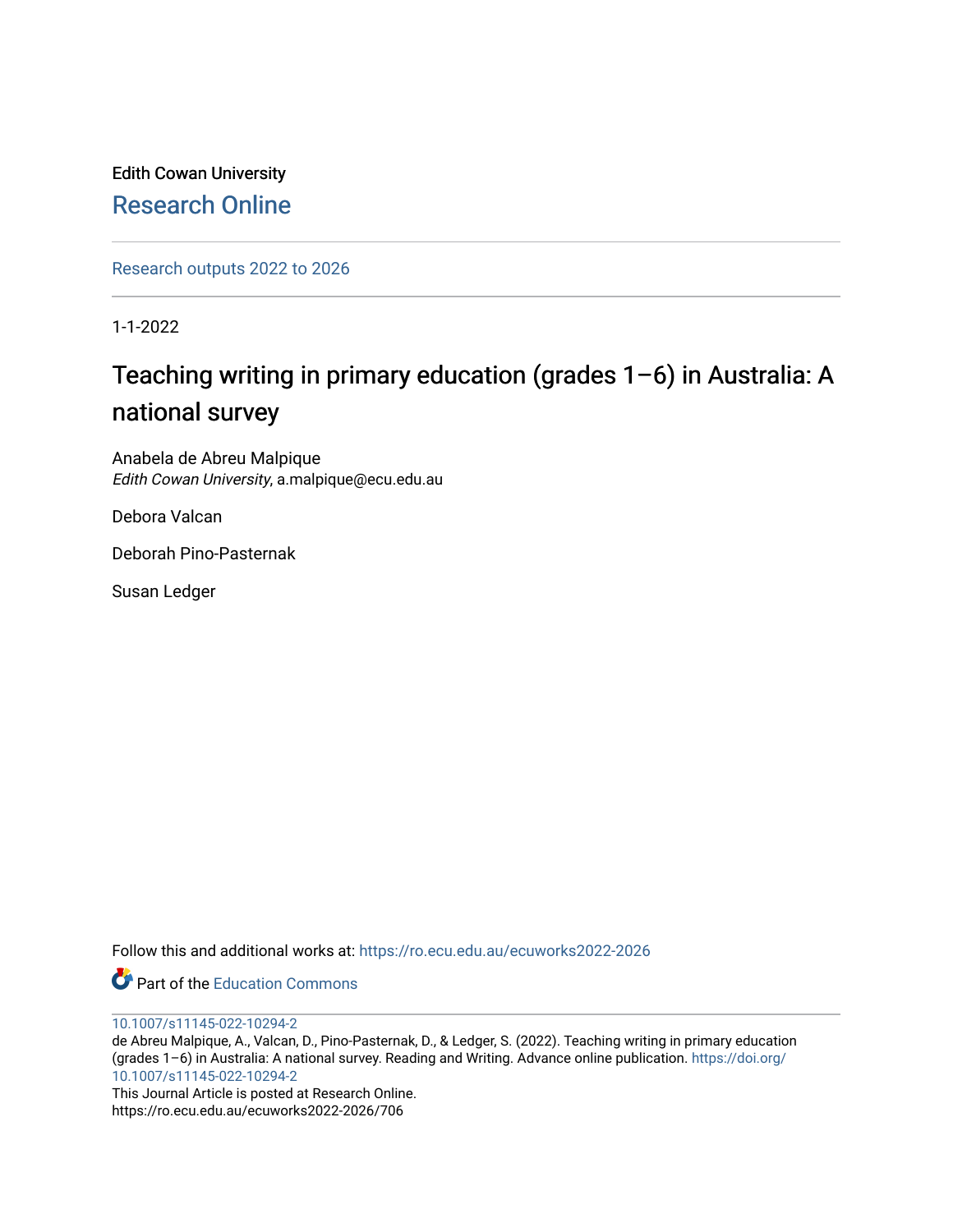

## **Teaching writing in primary education (grades 1–6) in Australia: a national survey**

**Anabela de Abreu Malpique1,[2](http://orcid.org/0000-0002-1683-9906) · Debora Valcan3 · Deborah Pino‑Pasternak4 · Susan Ledger<sup>5</sup>**

Accepted: 22 March 2022 © The Author(s) 2022

## **Abstract**

Providing adequate writing instruction and practice in schools is an essential cornerstone of writing development and it afords a diagnostic approach for teachers. But what writing instruction is being practiced in Australian primary schools? The aim of this study was to survey a sample of teachers  $(n=310)$  about their instructional practices for writing and their preparation and self-efficacy to teach writing. The majority of the teachers surveyed indicated they allocated on average less than three hours per week for writing practice in their classrooms, with fndings further showing a large variability in the frequency of writing practice ranging from 15 min to 7.5 h per week. Findings suggested an emphasis placed on teaching foundational skills, such as spelling, over the teaching of process skills, such as planning and revising. Results further indicated that less emphasis is placed on teaching handwriting and typing. The majority of participating teachers reported implementing only six of the 20 diferent instructional practices included in the survey on a weekly basis, with school-home strategies being the least frequently reported strategies to foster students' writing development. Most teachers expressed positive beliefs about their preparation and self-efficacy for teaching writing. Results from multiple regression analysis showed that preparation and self-efficacy for teaching writing significantly and statistically accounted for variability in using evidence-based practices, teaching foundational skills, and teaching process skills. However, only self-efficacy made a statically signifcant contribution to predicting strategies to extend writing to the home environment. Implications for teaching and recommendations for research are provided.

**Keywords** Writing instruction · Teacher-efficacy · Teacher preparation · Primary grades

 $\boxtimes$  Anabela de Abreu Malpique anabela.malpique@gmail.com

Extended author information available on the last page of the article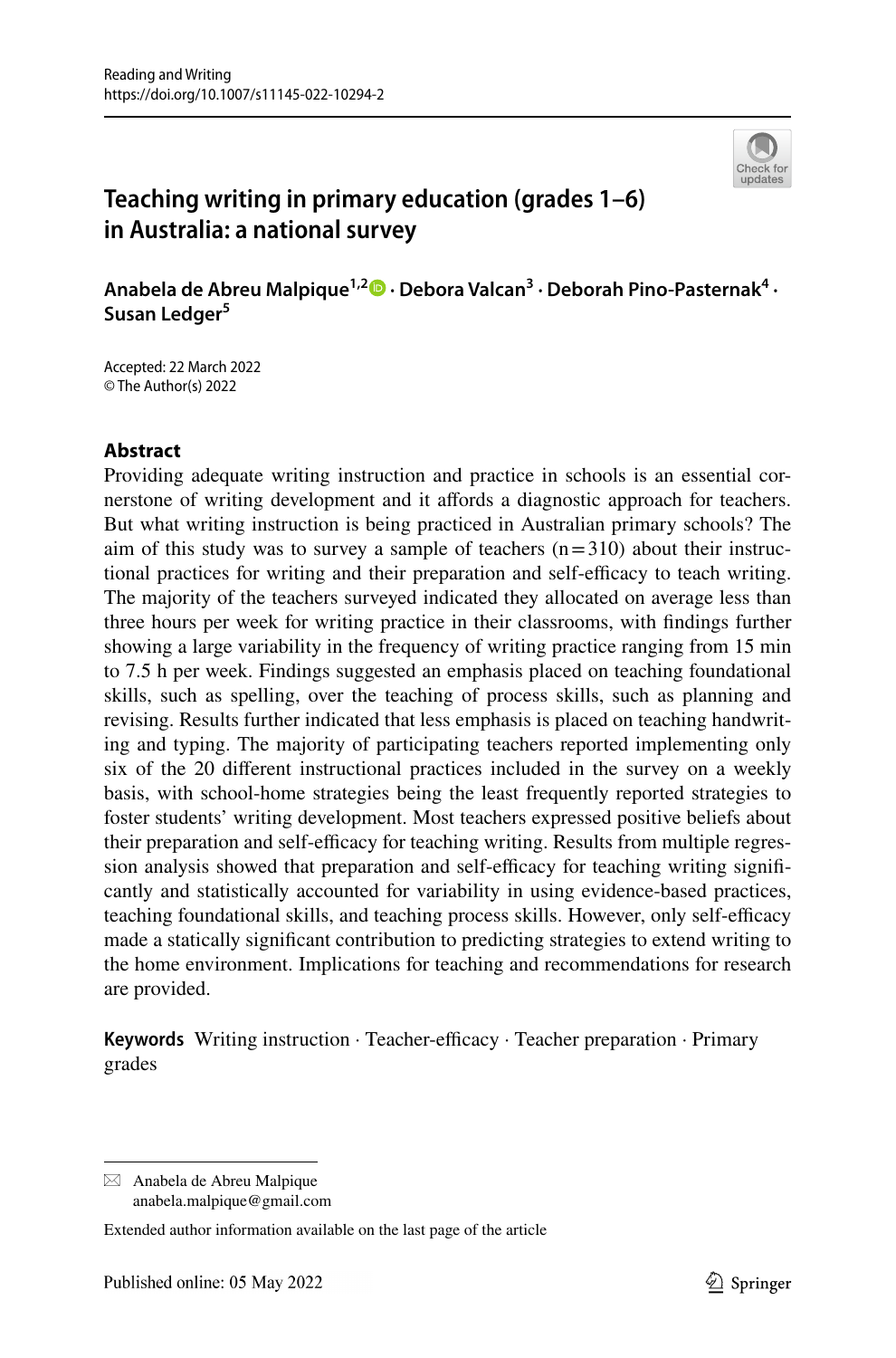## **Introduction**

Skilled writing is a core requirement for success in schools and beyond and a key competence for lifelong learning (UNESCO, [2017\)](#page-26-0). Concerns about students' abilities to develop strong writing skills have been reported across continents and languages of instruction (e.g., Banales et al., [2020](#page-24-0); Cutler & Graham, [2008](#page-24-1); Veiga-Simao et al., [2016\)](#page-26-1). National standardised tests assessing writing in the United States, for example, showed that three quarters of students write at or below basic profciency (National Centre for Educational Statistics, [2012\)](#page-26-2). In Australia, national results showed a signifcant decline in students' writing performance on the National Assessment Program—Literacy and Numeracy (NAPLAN) in the nine years of the test (Australian Curriculum, Assessment and Reporting Authority [ACARA], [2021;](#page-24-2) Thomas, [2020](#page-26-3)).

Learning how to write is a challenging developmental process that is typically taught in schools. According to the Writer(s)-within-Community model (WWC) (Graham, [2018\)](#page-25-0), effective writing development is both shaped and constrained by the context in which it takes place and by the writer's individual cognitive resources and capabilities. As such, examining the nature of writing instruction in diferent educational contexts and across schooling is paramount. In the last 30 years, research in various countries across the globe has reported concerns in writing instruction associated with teachers' preparation to teach writing and the nature and frequency of writing practices and instruction. In Australia, however, national surveys set to gain insights into teachers' practices for writing instruction have not yet been conducted. The present investigation addresses this gap by surveying Australian primary teachers across states and territories on multiple aspects of writing instruction. If the aim is to enhance pedagogies that support writing development, we argue that a necessary frst step is to understand how teachers are currently teaching writing and what opportunities are given to students for writing practice.

#### **Global picture of writing instruction in primary education**

The relevancy of studying writing instruction in individual countries is refected in the WWC model (Graham, [2018](#page-25-0)), which postulates the importance of examining individual writers' factors and macro-contextual factors explaining writing development. Based on sociocultural and cognitive perspectives explaining writing development, the WWC model posits that "writing is a social activity, situated within specific contexts" of learning (Graham, [2018,](#page-25-0) p. 259) and involves multiple participants. Individual writers are thus part of writing communities, including home and school, and teachers and family members may act as writing mentors who shape and support individual writers' capacity to communicate ideas into written language. Moreover, teachers' variables, including teachers' preparation, knowledge to teach writing, and self-efficacy beliefs to teach writing, are likely affected by each country's social, political, cultural, and historical factors (Graham et al., [2021](#page-25-1); Graham et al., [2021](#page-25-2)).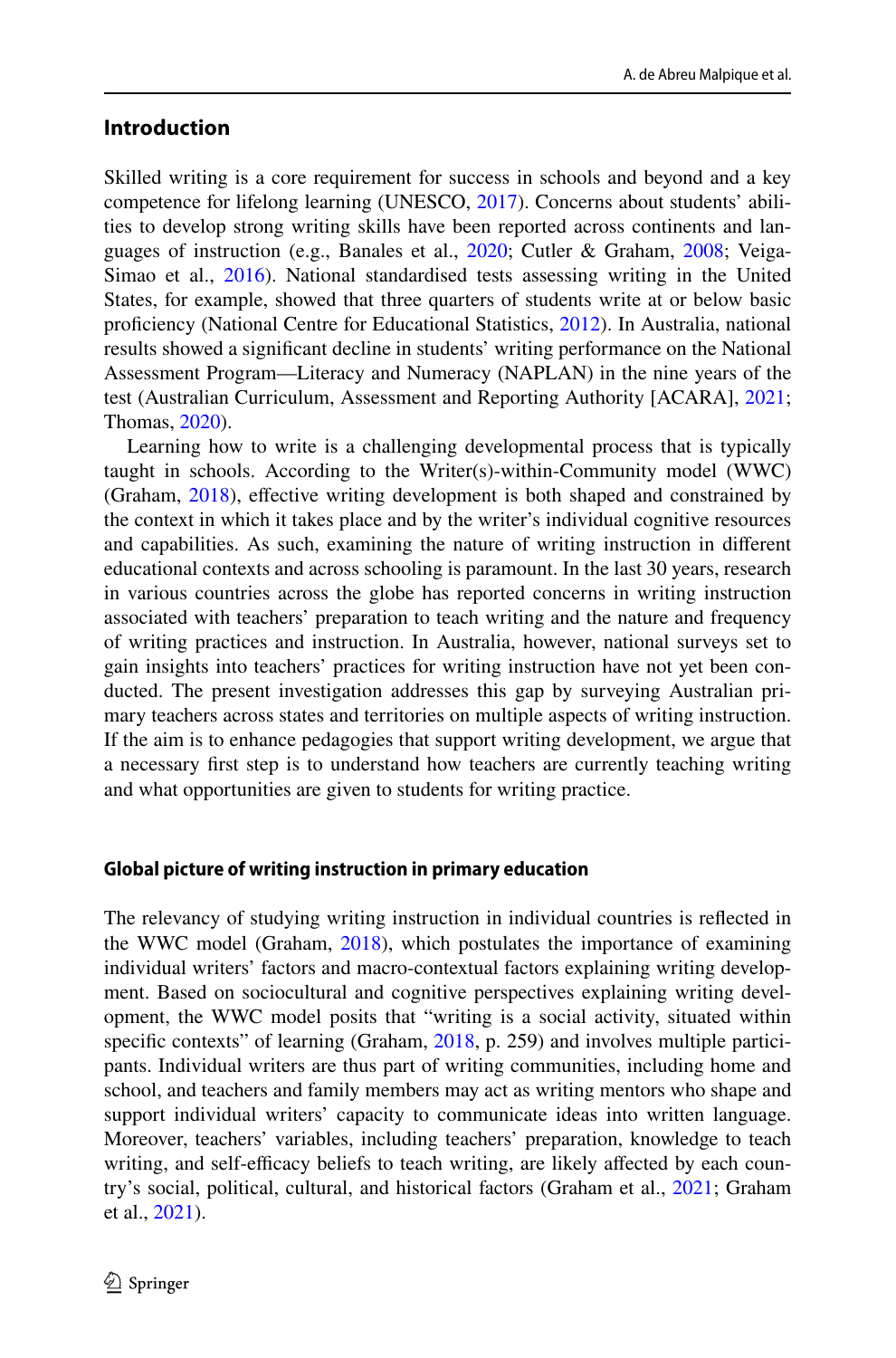Since a key factor explaining effective writing development is effective teaching (Graham, [2019\)](#page-25-3), researchers have aimed to understand what writing instruction looks like across educational contexts, with several national surveys used to assess teachers' preparation to teach writing, instructional practices, and efficacy beliefs to teach writing in primary education. In the US, primary (Grades 1–3) and elementary (Grades 4–6) teachers reported not being well prepared to teach writing in their pre-service training (Cutler & Graham, [2008;](#page-24-1) Gilbert & Graham, [2010\)](#page-24-3). Findings indicated that teachers were using evidence-based practices to teach writing, but that these were applied infrequently, with teachers reporting allocating a small percentage of the school day for writing and emphasising the teaching of foundational writing skills, such as spelling and grammar usage, over teaching process skills associated with writing, such as planning and revising. In one of the few studies examining school and home connections, Cutler and Graham ([2008](#page-24-1)) found that extended writing to the home environment was one of the least common practices for writing instruction. The vast majority of fndings reported in the US have been replicated in more recent studies from diferent educational contexts across the globe.

Several national surveys developed in European countries have been reporting concerns about the teaching of writing in Grades 1–6. In a study examining the nature and frequency of writing instruction in England (Dockrell et al., [2016\)](#page-24-4), teachers (Grades K-2) reported feeling confdent in teaching writing and feeling prepared to teach it. However, nearly half of participating teachers reported difculties in supporting struggling writers and spending more time teaching foundational skills, including spelling, than process skills, including revision strategies. In another study examining writing instruction in Portugal and in Brazil, fndings indicated that Portuguese middle school teachers (Grades 5–9) also felt prepared to teach writing (Veiga-Simao et al., [2016](#page-26-1)). However, they reported allocating little time to writing instruction in their classrooms, infrequently using explicit teaching methods to teach writing and rarely focusing on the teaching of process skills, such as goal setting and revising. Results further indicated that teachers' perceived preparation to teach writing correlated positively with their instructional practices; for example, teachers who felt better prepared to teach writing were more likely to report placing more attention to teaching students how to plan and revise their texts.

Findings from Dutch primary education contexts added knowledge to our understanding of writing instruction across the globe, with reports showing that, once again, the frequency of writing instruction was limited (Rietdik et al., [2018](#page-26-4)). Similar to fndings from the US, 45% of the participating teachers (Grades 4–6) did not feel efficacious in teaching writing, and revision strategies were hardly included in their instructional practices. In a recent national survey examining writing instruction in Norway's primary grades (Grades 1–3) (Graham, Skar, et al., [2021](#page-25-1); Graham, Tavsanli, et al., [2021](#page-25-2)), fndings once again replicated the low frequency of writing instruction and the lack of attention given to the teaching of process writing skills. Participant teachers also reported not feeling positive about their pre-service preparation but slightly to moderately positive about their efficacy to teach writing, with teachers' preparation and efficacy values predicting reported instructional practices for writing.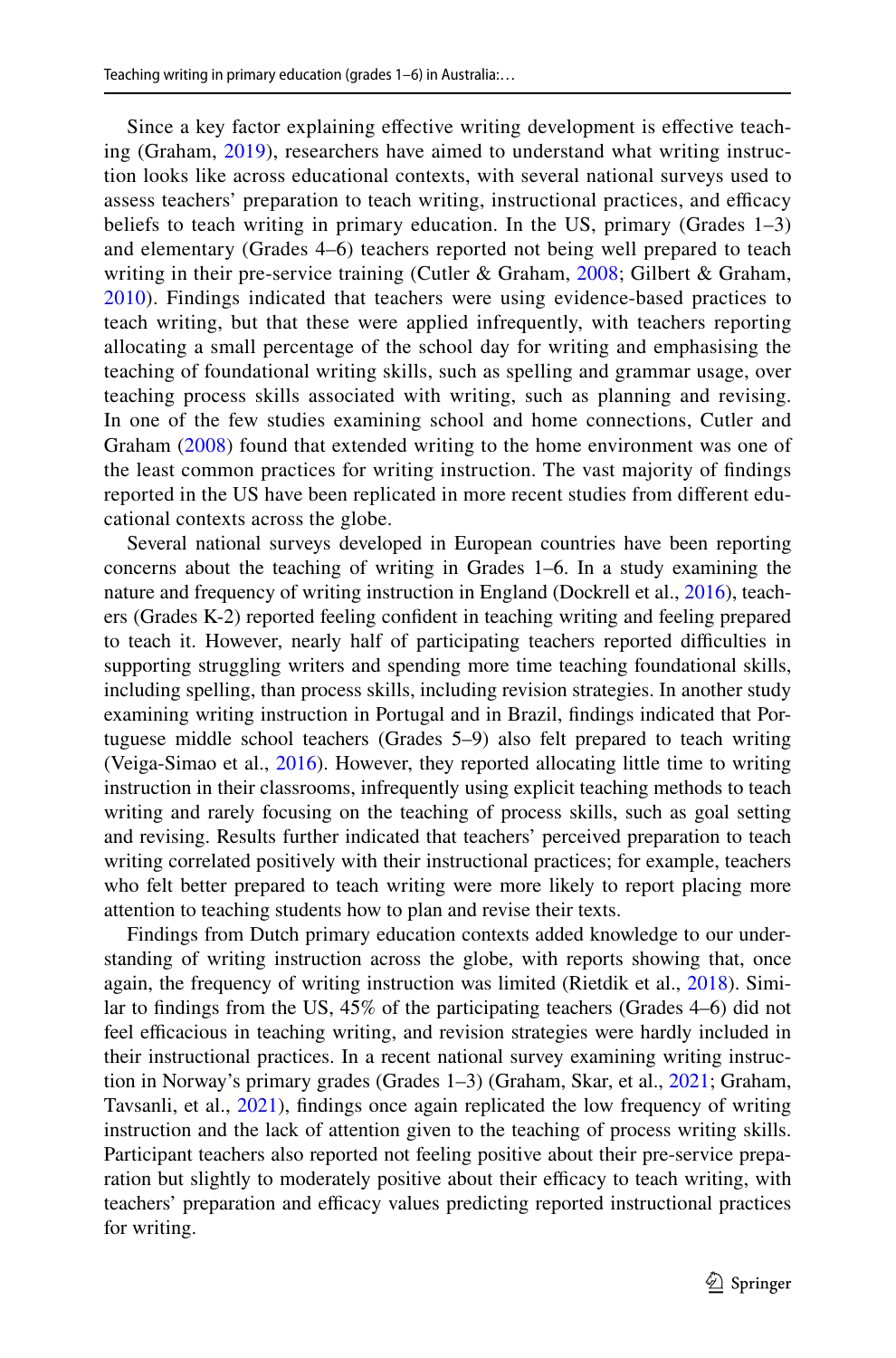Recent national surveys from South America and Asia have led to further insights on writing instruction across the globe, reinforcing concerns related to the nature and frequency of writing instruction in primary education (Banales et al., [2020](#page-24-0); Hsiang & Graham, [2016](#page-25-4); Hsiang et al., [2020\)](#page-25-5). Findings from a national survey examining teachers' preparation, instructional practices, and efficacy to teach writing in Chile (Grades 4–6) (Banales et al., [2020](#page-24-0)) indicated that the majority of teachers felt prepared to teach writing and that they were efficacious teachers of writing. Replicating reports from North American and European contexts, teachers reported spending less than five hours per week teaching writing, with results showing that teachers' preparation and efficacy for teaching writing predicted their instructional practices, including time devoted to writing instruction and scafolding of the writing process by teaching planning and revision strategies. Similar fndings have been reported in studies examining writing instruction in the Great China region (Hsiang & Graham, [2016](#page-25-4); Hsiang et al., [2020](#page-25-5)). In a comprehensive survey examining primary teachers (Grades 1–3) in Taiwan (Hsiang et al., [2020](#page-25-5)), a context with one of the highest rates of literacy scores on international comparative tests (OECD, [2016\)](#page-26-5), the majority of teachers reported teaching writing just once a week or less. While teachers were not positive about their preparation to teach writing, they were more positive about their efficacy to teach it. Findings further showed that teachers' beliefs accounted for 10–17% of the variance in reported instructional practices.

While the global picture of writing instruction in primary education highlights common concerns related to teachers' preparation, instructional practices, and efficacy for teaching writing as reviewed here, much less is known about what writing instruction looks like in Oceanian countries. In a study examining writing instruction in New Zeeland (Parr & Jesson, [2016](#page-26-6)), fndings suggested concerns related to the frequency of writing instruction in the primary grades, with Grade 1–8 teachers reporting spending approximately fve hours per week teaching writing, but variability was relatively high. An effect of year level was also reported, with time teaching writing significantly lower for Grades 1–2. While the majority of teachers reported not being well prepared to teach writing from their pre-service training, teachers were overall confdent in teaching writing, but less confdent of their knowledge of out-of-school writing practices, including writing at home.

Empirical studies examining writing instruction in Australian primary classrooms are still scarce and state focused. In a comprehensive survey examining the teaching of writing in primary (Grades 1–6) and secondary classrooms (Grades 7–12) in New South Wales, Wyatt-Smith and colleagues [\(2018](#page-26-7)) found that primary teachers would invest more effort into teaching writing than secondary school teachers (33.1% versus 8.2%), with fndings suggesting that across all the schooling stages the majority of teachers (over 50%) were more likely to not feel prepared for teaching writing. Malpique and colleagues ([2017,](#page-25-6) [2020\)](#page-25-7) examine the writing instruction provided in early primary classrooms in Western Australia. Their fndings suggested a large variability in the teaching of foundational and process writing skills across kindergarten (Malpique et al., [2017](#page-25-6)) and Grade 1 classrooms (Malpique et al., [2020\)](#page-25-7), with kindergarten and Grade 1 teachers reporting spending more time teaching foundational skills than process writing skills, with an emphasis on teaching spelling. The current exploratory study was developed to gain insights into the nature and frequency of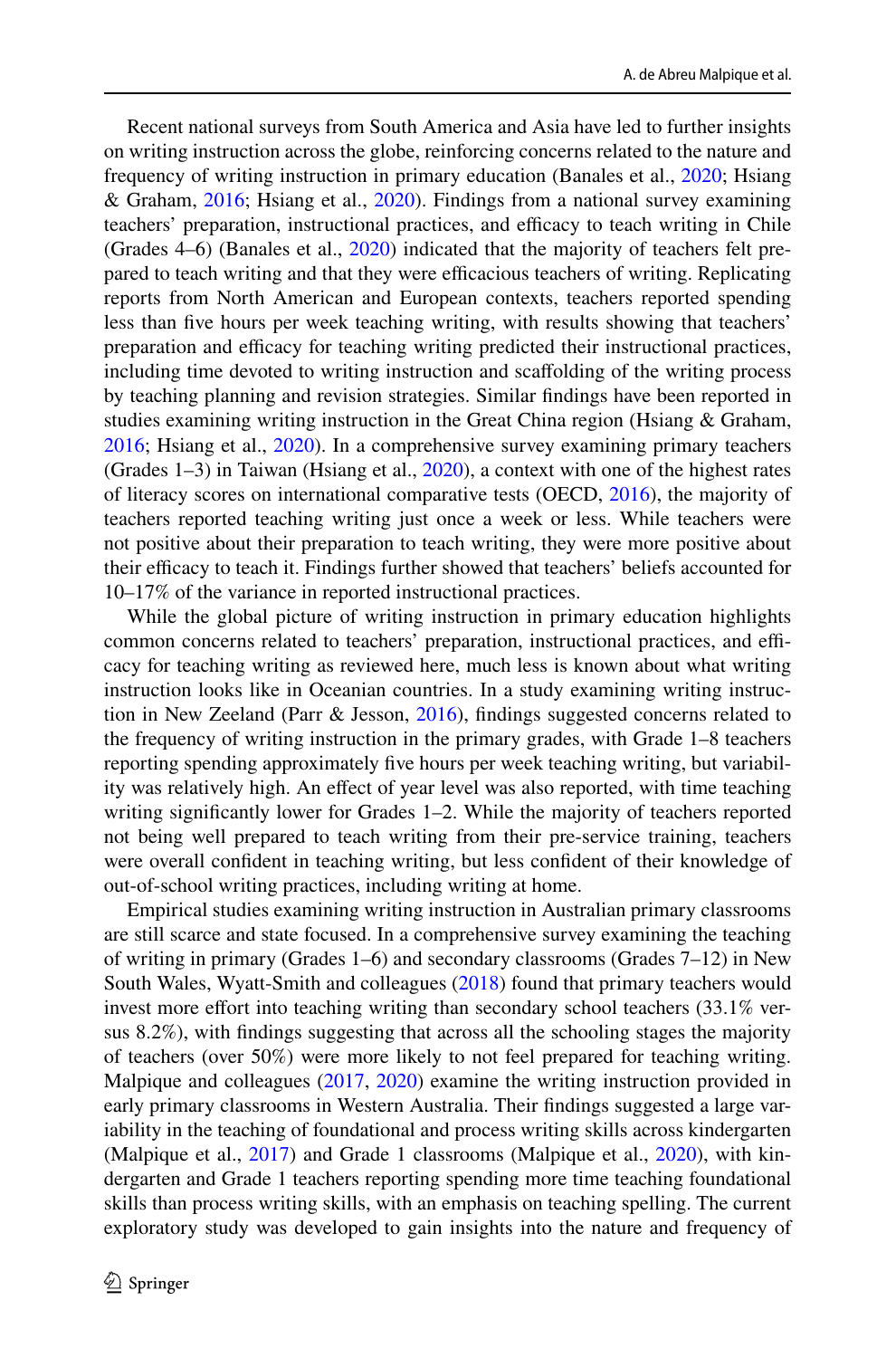writing instruction in Australia. This is, to our knowledge, the frst national survey examining the teaching of writing in primary education in Australia.

#### **The current study**

The current study investigated teachers' reported instructional practices for writing in Grades 1–6, the compulsory grades of primary education in Australia. This included teachers' preparation to teach writing; time allocated for writing practices and instruction; teachers' perceived self-efficacy for teaching writing; specific practices supporting the development of students' writing, including teaching strategies to extend writing to the home environment. We restricted assessment to specifc evidence-based practices considered to play an important role in students' writing development (Graham et al., [2015](#page-25-8)), identifed as facilitating writing development in several meta-analyses examining the efficacy of instructional practices for writing in primary grades (e.g., Graham Harris & Santangelo, [2015](#page-25-8); Graham et al., [2012;](#page-25-9) Graham et al., [2012\)](#page-25-10). Teachers were surveyed between May 24, 2020, and November 1, 2020, during the frst wave of the COVID-19 pandemic. During this period, Australia recorded cumulative confrmed cases of COVID-19, with each state experiencing diferent degrees of severity, subsequent lockdowns, and education interruptions. To mitigate the potential effects of the pandemic on teachers' reports, we asked them to report on *typical* (in school) practices they followed for teaching writing when completing the survey. Of note is the fact that education interruptions were dependent on the degree of severity of the pandemic, with school closures afecting Australian states and territories diferently (Leask & Hooker, [2020](#page-25-11)).

Our work extends research in the feld in two important ways. First, previous surveys have allocated little attention to examining teaching strategies to extend writing to the home environment. In one of the few studies examining this, Cutler and Graham [\(2008](#page-24-1)) found that primary teachers in the US did not make strong connections for writing between home and school. Considering the inconsistent educational structures and practices developed for remote learning during the frst wave of COVID-19 and the role that families were asked to play to support learning (Fitzgerald et al., [2020\)](#page-24-5), it becomes important to understand how frequently teachers typically develop school/home relationship designed to foster students' writing development (Merga et al., [2021\)](#page-26-8). Second, research indicates that teachers' preparation and self-efficacy for teaching writing are the two most consistent predictors of teachers' writing practices (Banales et al., [2020](#page-24-0); Graham, [2019\)](#page-25-3). However, little is known about the unique role that these two teacher variables play in predicting the development of school/home connections to promote effective writing.

The current study addressed the following research questions:

- 1. How much time do teachers allocate for writing practices and writing instruction in Australian primary classrooms (Grades 1–6)?
- 2. Do primary teachers fnd they are prepared to teach writing?
- 3. Do primary teachers fnd they are efective at teaching writing?
- 4. What instructional practices do primary teachers use to support students' writing?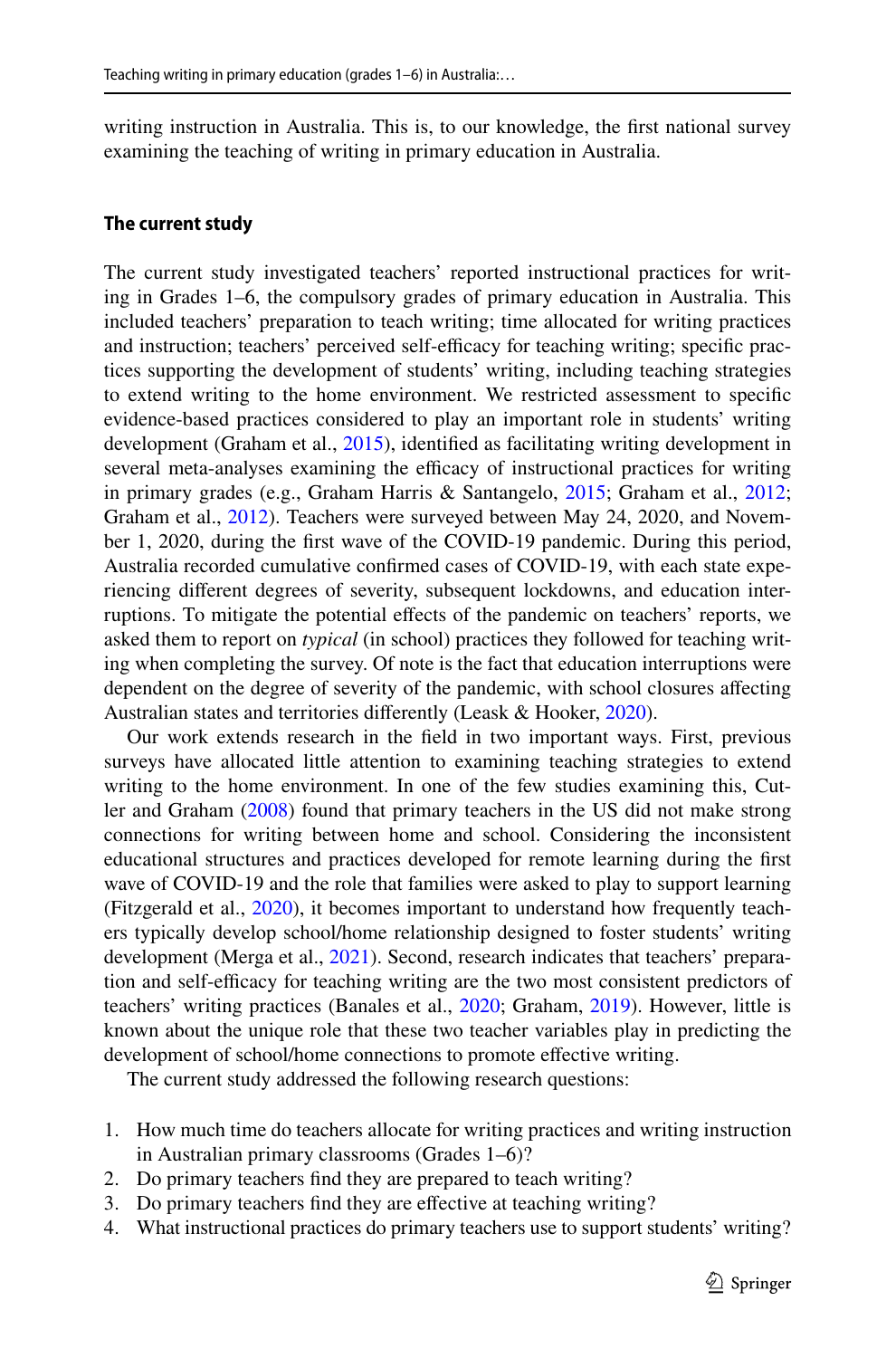5. Do teachers' perceived efficacy at teaching writing and their preparation to teach writing make a unique and signifcant contribution to predicting the reported instructional practices for writing?

Based on previous research examining teachers' reported instructional practices for writing in Grades 1–6, we anticipated that teachers would report allocating less than the recommended 30 min per day to writing practice in Australian primary classrooms (Graham, Bollinger, et al., [2012;](#page-25-9) Graham, McKeown, et al., [2012](#page-25-10)). We further expected that teachers would report applying a multitude of evidence-based instructional practices for writing to promote writing development. Based on previous research developed across diferent educational contexts, however, we anticipated that these instructional practices would not be frequently implemented, and that a stronger focus would be placed on teaching foundational skills associated with writing (e.g., US, Cutler & Graham, [2008](#page-24-1); Dockrell et al., [2016](#page-24-4); Graham et al., [2021](#page-25-1); Graham, Tavsanli et al., [2021\)](#page-25-2).

In the current study, we examined teachers' preparation for teaching writing. Multiple studies have shown that increasing teachers' preparation to teach writing impacted students' writing performance positively (e.g., Gallagher et al., [2017;](#page-24-6) Wolbers et al., [2017](#page-26-9)). We also examined teachers' perceived self-efficacy for teaching writing. Teachers' confdence to design and implement activities that promote learning was found to predict teachers' practices and students' outcomes (Holzberger et al., [2013](#page-25-12); Yada et al., [2019](#page-26-10)). Multiple studies have also found relationships between teachers' self-efficacy and reported instructional practices for writing (e.g., Banales et al., [2020](#page-24-0); Veiga Simao et al., [2016](#page-26-1)). Taken together, these studies substantiated the focus placed on teachers' preparation and self-efficacy for teaching writing in this study.

Our predictions regarding teachers' preparation and efficacy for teaching writing were not, however, straightforward. Previous research examining teachers' preparation describe diferent outcomes, with primary teachers in the US, Norway, the Netherlands, Taiwan, and New Zeeland reporting not being well prepared to teach writing, as opposed to English, Portuguese, and Chilean teachers. Similar opposing fndings across educational contexts have been described regarding teachers' perceived efficacy for teaching writing in primary education, with teachers from England, Chile, Taiwan, Portugal, and New Zeeland reporting feeling overall confdent in teaching writing (i.e., Dockrell et al., [2016;](#page-24-4) Banales et al., [2020](#page-24-0); Hsiang et al., [2020](#page-25-5); Veiga-Simao et al., [2016](#page-26-1); Parr & Jesson, [2016\)](#page-26-6), as opposed to teachers in the US and in the Netherlands, for example (i.e., Cutler & Graham, [2008;](#page-24-1) Rietdik et al., [2018](#page-26-4)). Based on previous studies (Banales et al., [2020;](#page-24-0) Hsiang et al., [2020](#page-25-5); Veiga Simao et al., [2016](#page-26-1)), we expected that both teachers' reported preparation and perceived efficacy for teaching writing would be positively related to teachers' instructional practices.

Teacher and classroom variables have been found to account for variability in teachers' reported practices for writing (e.g., Banales et al., [2020](#page-24-0); Graham, [2019\)](#page-25-3). Hence, we controlled for teacher (i.e., gender; years spent teaching; and educational level) and class (i.e., grade level taught) variables to examine variance in the reported instructional practices for writing. We controlled for teachers' gender since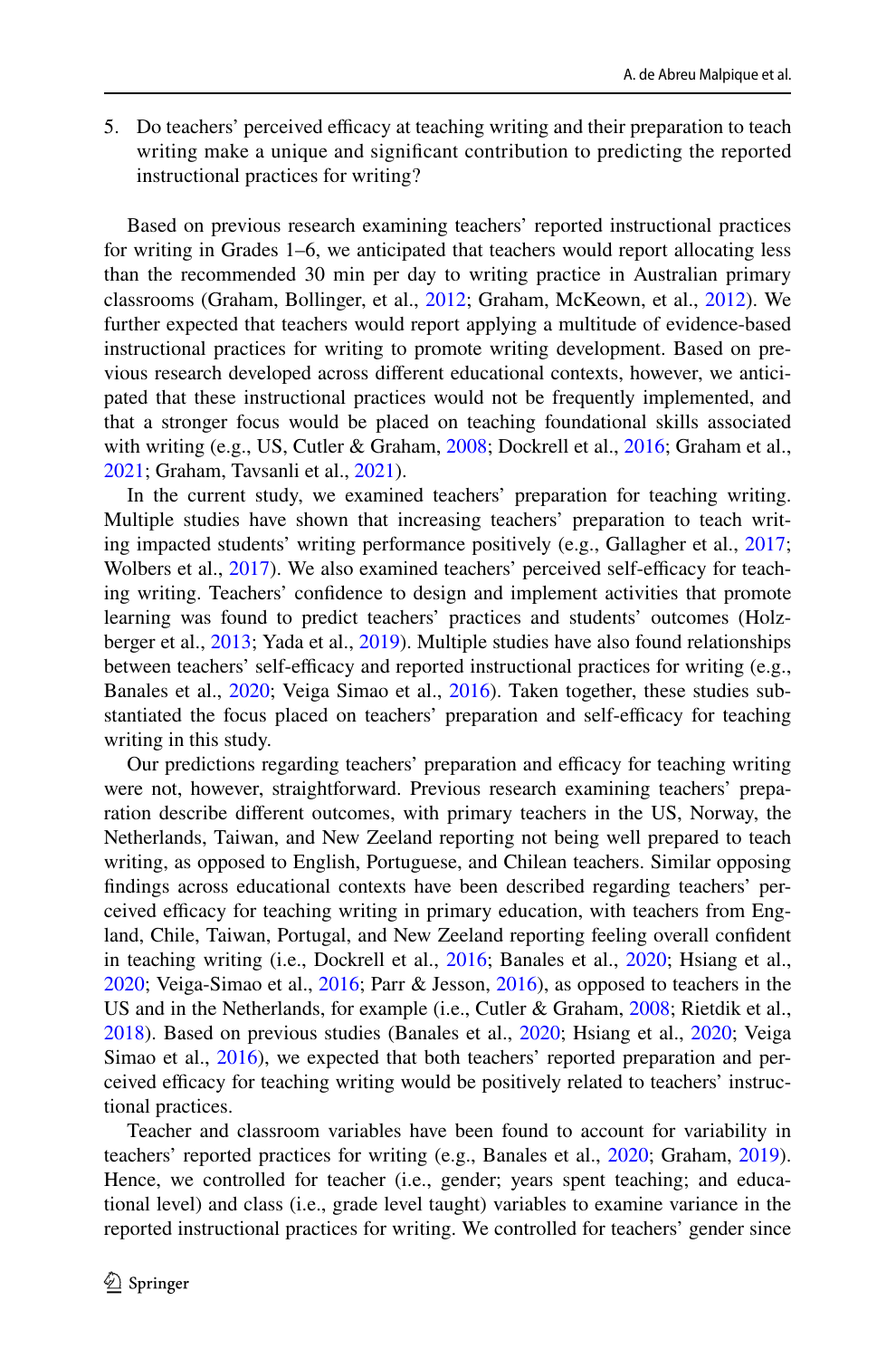several studies found relationships between teachers' gender, teachers' practices and students' outcomes (see Sabbe & Aelterman, [2007,](#page-26-11) for a review); we controlled for teaching experience (reported number of years teaching in primary classrooms), found to statistically account for variability in teachers' reported writing practices (Banales et al., [2020\)](#page-24-0); we further controlled for teachers' educational level since teachers' pedagogical knowledge is commonly enhanced via academic and professional development (Veiga Simao et al., [2016](#page-26-1)), and teachers' knowledge and experi-ence was found to influence classroom writing practices (Graham & Harris, [2017](#page-25-13)); fnally, we controlled for grade level considering fndings suggesting grade level effects on teachers' reported practices for writing (Parr & Jesson, [2016\)](#page-26-6).

#### **Method**

#### **Participants and setting**

Primary school teachers (Grades 1–6) across states and territories in Australia were invited to complete an online survey designed to assess writing instruction in primary education. The frst phase of the recruitment process consisted of contacting all principals of the 1449 non-governmental public schools compiled by the Australian Curriculum, Assessment and Reporting Authority (ACARA, [nd](#page-24-7)). Principals were asked to share the information letter containing the online survey with all primary teachers in their schools. We further contacted relevant professional associations (e.g., Australian Primary Principals Association and Primary English Teaching Association Australia) to advertise the project and recruit further participants.

The current survey had  $N=310$  respondents, and we used GPower (Faul et al., [2009](#page-24-8)) to determine a minimum sample size needed for statistical analysis. We then applied Cohen's convention of a medium effect size threshold of 0.30 (Cohen, [2013\)](#page-24-9), with a 95% confdence interval, and found that the suggested threshold would be  $N=196$ , a figure comfortably exceeded by the  $N=310$  sample in this instance. The sample did not include special education teachers. The online survey was open to all primary teachers from Grades 1 to 6 since all teachers in Australia are expected to teach writing skills across grades (ACARA, [2021\)](#page-24-2).

Writing instruction in Australia is guided by achievement benchmarks for writing development, which are set at a national level, with states and territories responsible for implementing an adapted version of the national curriculum (ACARA, [2021\)](#page-24-2). In essence, achievement standards are set under the English subject strand of the Australian national curriculum, with diferent versions operating across states and territories (Weatherby-Fell, [2015\)](#page-26-12). Standards are set for the development of foundational writing skills (e.g., handwriting, typing, and spelling) and process writing skills (e.g., planning, organising, and editing texts). Moreover, under the Australian curriculum, literacy is presented as a general capability (ACARA, [nd\)](#page-24-10), and all teachers across primary and secondary grades are expected to support the development of literacy skills, including writing. However, specifc instructional practices for writing are not mandated by national and state entities, highlighting the importance of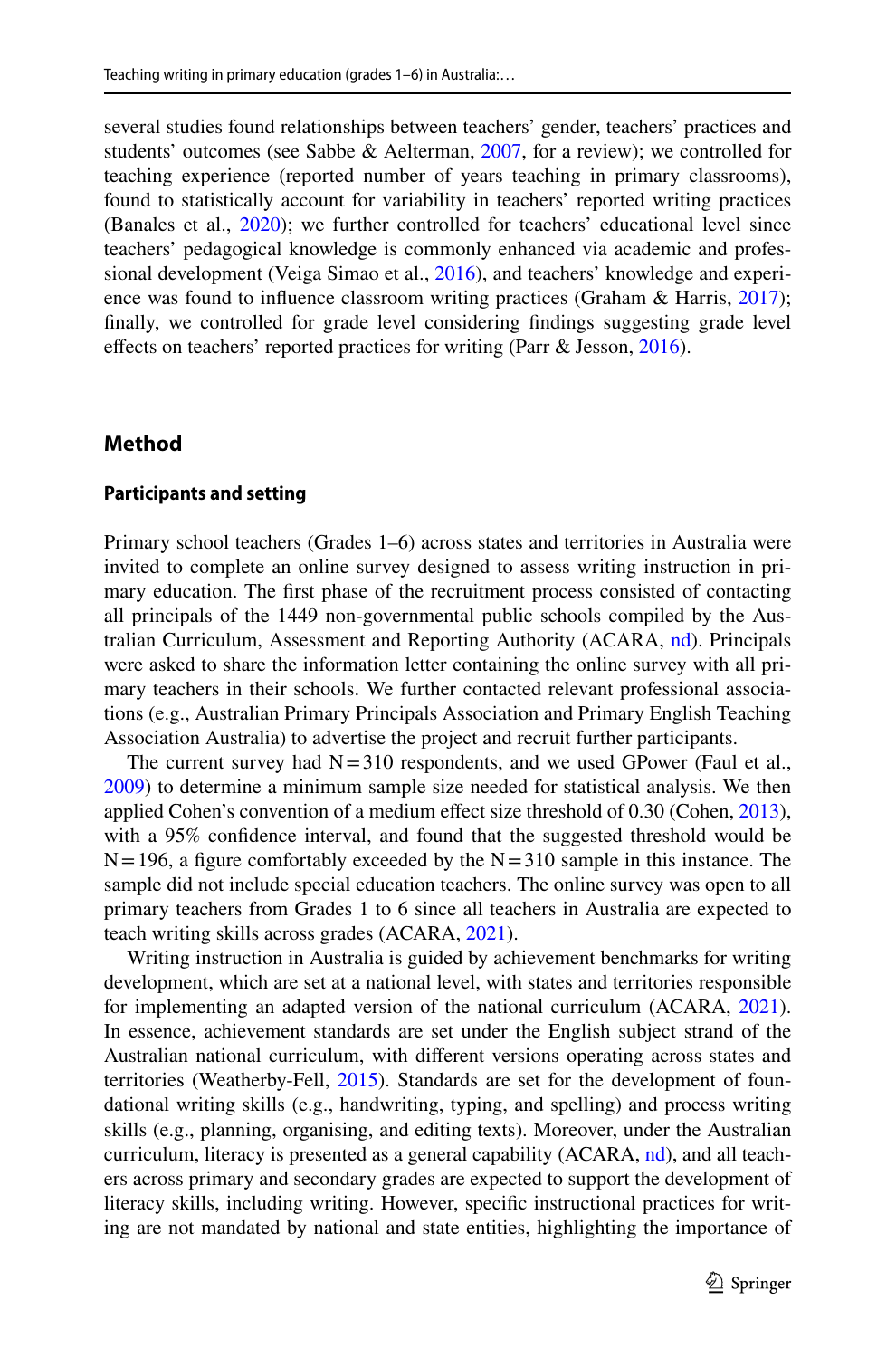gaining insights about teaching practices currently being implemented to support writing development in Australian classrooms.

#### **Instrumentation**

Teachers were asked to respond to items on an online survey constructed to examine writing instruction in primary education in Australia. To generate items for the online survey, reviews were performed to examine previous surveys assessing writing instruction in Grades 1–6 conducted in other educational contexts. The current survey was adapted from two national surveys on writing instruction developed in the US (Cuttler & Graham, [2008;](#page-24-1) Gilbert & Graham, [2010\)](#page-24-3). In developing the survey, we chose specifc scales and condensed some scales to answer the proposed research questions. The survey was feld tested prior to its use in this study. Four primary grade teachers completed the survey and were asked to provide feedback on an initial version. We conducted open-ended interviews with the respondents to identify difficulties arising in its administration (e.g., language issues, questions that could hinder participants' responses, and time to complete it) and to evaluate their interpretation of the items. We made several changes based on subsequent analyses, namely on item clarity and wording.

The survey applied in this investigation included 42 items grouped into fve main sections: (1) teacher information (8 items); (2) time for writing practice and teaching writing  $(7 \text{ items})$ ;  $(3)$  teachers' self-efficacy for teaching writing  $(5 \text{ items})$ ; (4) teachers instructional practices supporting the development of students' writing (20 items); (5) impact of COVID-19 on teachers' typical teaching practices (2 items). In the frst section, we asked teachers to provide demographic information including their gender, highest educational level and years spent teaching. Teachers were also asked to rate the quality of their pre-service preparation to teach writing. In the second section, teachers were prompted to think about their typical practices for teaching writing and to indicate how much time they allocated on average to writing practice in their classrooms; they were also asked to indicate how much time they allocated to teaching foundational skills (i.e., handwriting, typing, spelling, and grammar usage) and process skills (i.e., revision strategies and planning strategies).

The third section assessed teachers' self-efficacy for teaching writing using a 5-item scale adjusted from the 9-item scale applied by Gilbert and Graham ([2010\)](#page-24-3). Teachers reported on the perceived efficacy to teach writing and to adjust teaching practices to students' specifc needs. Teachers responded to this section using a sixpoint Likert-type scale ranging from 1 (*Strongly Disagree*) to 6 (*Strongly Agree*), with high scores indicating a stronger sense of efficacy to teach writing. A factor analysis produced a single factor with an eigenvalue greater than 1.0 explaining 67% of the overall variance, with all factors loaded at 0.76 or greater. The coefficient alpha value for this factor was 0.83. The score for self-efficacy for teaching writing was the average of the five items.

The fourth section examined teachers' instructional practices supporting the development of students' writing. The 20 items in this section were adapted from Cutler and Graham's survey [\(2008](#page-24-1)) examining writing instruction in the US. The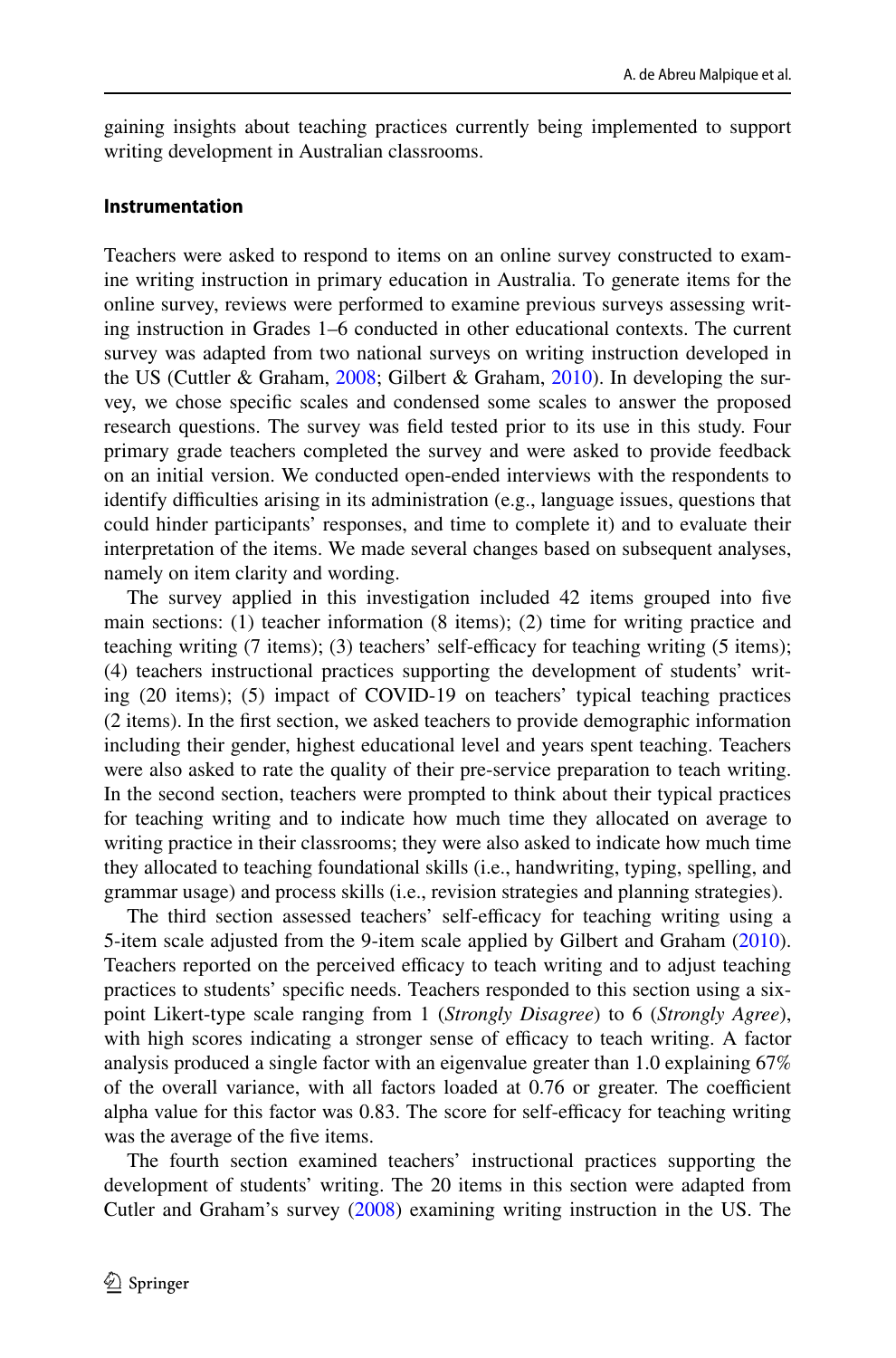items focused on four aspects of writing instruction, namely evidence-based practices to promote efective writing; teaching strategies supporting the development of foundational writing skills; teaching strategies supporting the development of process writing; and teaching practices to extend writing to the home environment. Teachers were asked to indicate how often they typically included specifc practices for writing in their classrooms and responded to this section using a fve-point Likert-type scale ranging from 1 (*Never*) to 5 (*Daily*). A factor analysis produced four factors with an eigenvalue greater than 1.0 explaining 58% of the overall variance. A Varimax rotation was also performed to maximise factor dispersion and to produce a more interpretable solution. Six items loaded at 0.69 or greater on the frst factor, identifed as evidence-based practices to promote efective writing, with a coefficient alpha value of  $0.85$ ; six items loaded at  $0.65$  or greater on the second factor, identifed as teaching strategies supporting the development of foundational skills, with a coefficient alpha value of  $0.84$ ; four items loaded at  $0.74$  or greater on the third factor, identifed as teaching strategies supporting the development of process writing, with a coefficient alpha value of 0.93; and four items loaded at 0.69 or greater on the fourth factor, identifed as teaching practices to extend writing to the home environment, with a coefficient alpha value of  $0.70$ . The score for each factor was the average of the included items.

The ffth section of the survey asked teachers to indicate if COVID-19 had afected their typical teaching practices for writing. In the frst item, teachers were asked to indicate if the pandemic had afected writing instruction in their current class. Skip logics were programmed into the survey that only respondents who indicated that COVID-19 was afecting writing instruction were directed to a second open-ended and explanatory question, in which teachers were asked to provide further information on how COVID-19 was afecting their typical writing practices. A fnal section of the survey asked teachers to provide additional information about their writing program via open-ended response.

## **Results**

Respondents were from a range of geographic contexts within Australia, as per Table [1](#page-10-0) below. The majority of participating teachers were female (87%) and held a bachelor's degree or a graduate diploma (81%). Though all states and territories were represented in the survey responses, the majority of respondents (61%) taught in Australian states where there were fewer education interruptions during the frst wave of COVID-19 (i.e., Northern Territory, Western Australia, South Australia, and Tasmania). The representation of responses across primary grades was relatively even.

#### **Time for teaching writing and writing practice**

Teachers reported allocating some time for writing practice in their classrooms and to teach foundational and process writing skills on a weekly basis. On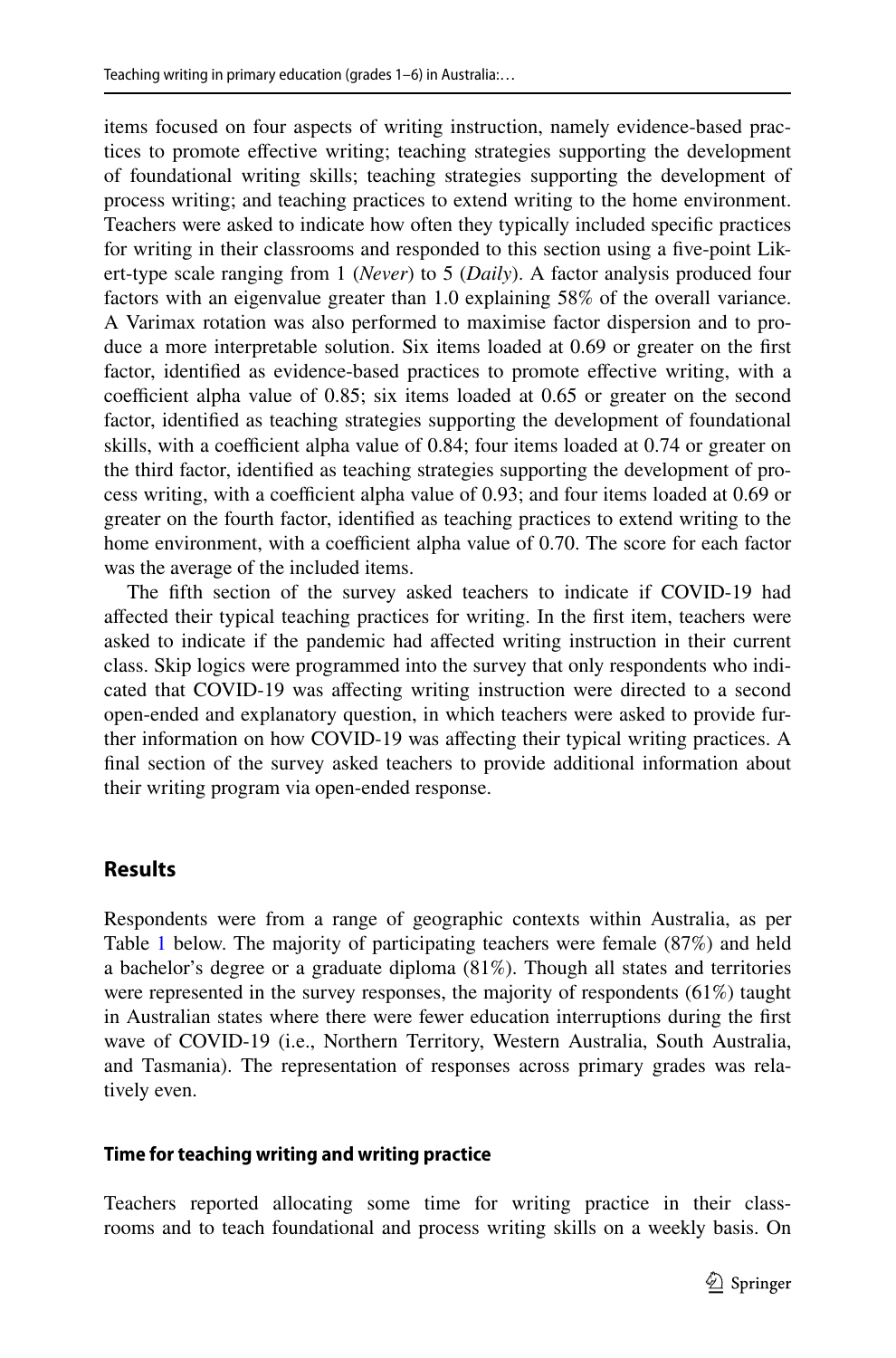| Variable                       | In sample<br>$(n=310)$ | In sample $(\%)$ |
|--------------------------------|------------------------|------------------|
| Gender of teacher              |                        |                  |
| Female                         | 272                    | 87.7             |
| Male                           | 38                     | 12.3             |
| Other                          |                        |                  |
| State/Territory where teaching |                        |                  |
| <b>ACT</b>                     | 27                     | 8.7              |
| <b>NSW</b>                     | 48                     | 15.5             |
| NT                             | 22                     | 7.1              |
| QLD                            | 31                     | 10               |
| <b>SA</b>                      | 50                     | 16.1             |
| <b>TAS</b>                     | 35                     | 11.3             |
| <b>VIC</b>                     | 15                     | 4.8              |
| WA                             | 82                     | 26.5             |
| Highest degree achieved        |                        |                  |
| Vocational                     | 5                      | 1.6              |
| Bachelor                       | 179                    | 57.7             |
| Graduate Diploma               | 78                     | 25.2             |
| <b>Masters</b>                 | 44                     | 14.2             |
| Doctorate                      | $\overline{4}$         | 1.3              |
| Years of teaching              |                        |                  |
| Mean                           | 15.15                  |                  |
| Median                         | 15                     |                  |
| Grade(s) currently taught      |                        |                  |
| 1                              | 42                     | 13.5             |
| $\mathbf{2}$                   | 56                     | 18.1             |
| 3                              | 47                     | 15.2             |
| $\overline{4}$                 | 60                     | 19.4             |
| 5                              | 57                     | 18.4             |
| 6                              | 48                     | 15.5             |
|                                |                        |                  |

<span id="page-10-0"></span>**Table 1** Respondent characteristics

average, teachers reported allocating nearly three hours a week for writing practice in their classrooms ( $M=168.77$  min,  $SD=91.26$ ; range=15–450 min). They further reported teaching foundational skills, allocating more time a week teaching spelling  $(M=88.13 \text{ min}, SD=47.21; \text{range}=15-400 \text{ min})$  than the remaining foundational skills, namely teaching handwriting (*M*=34.35 min, *SD*=26.44; range=0–240 min; *t*(309)=22.75, *p*=0.000, *d*=1.40); teaching grammar (*M*=54.66 min, *SD*=37.34; range=5–400 min; *t*(309)=15.00, *p*=0.000, *d*=0.79); and teaching typing  $(M=11.24 \text{ min}, SD=21.05; \text{range} = 0-300 \text{ min}; t(309) = 27.00,$  $p=0.000, d=2.10$ ). Teachers also reported allocating more time a week teaching grammar than teaching handwriting  $(t(309)=10.87, p=0.000, d=0.63)$ ; and typing  $(t(309)=19.41, p=0.000, d=1.43)$ . Time devoted to teaching process writing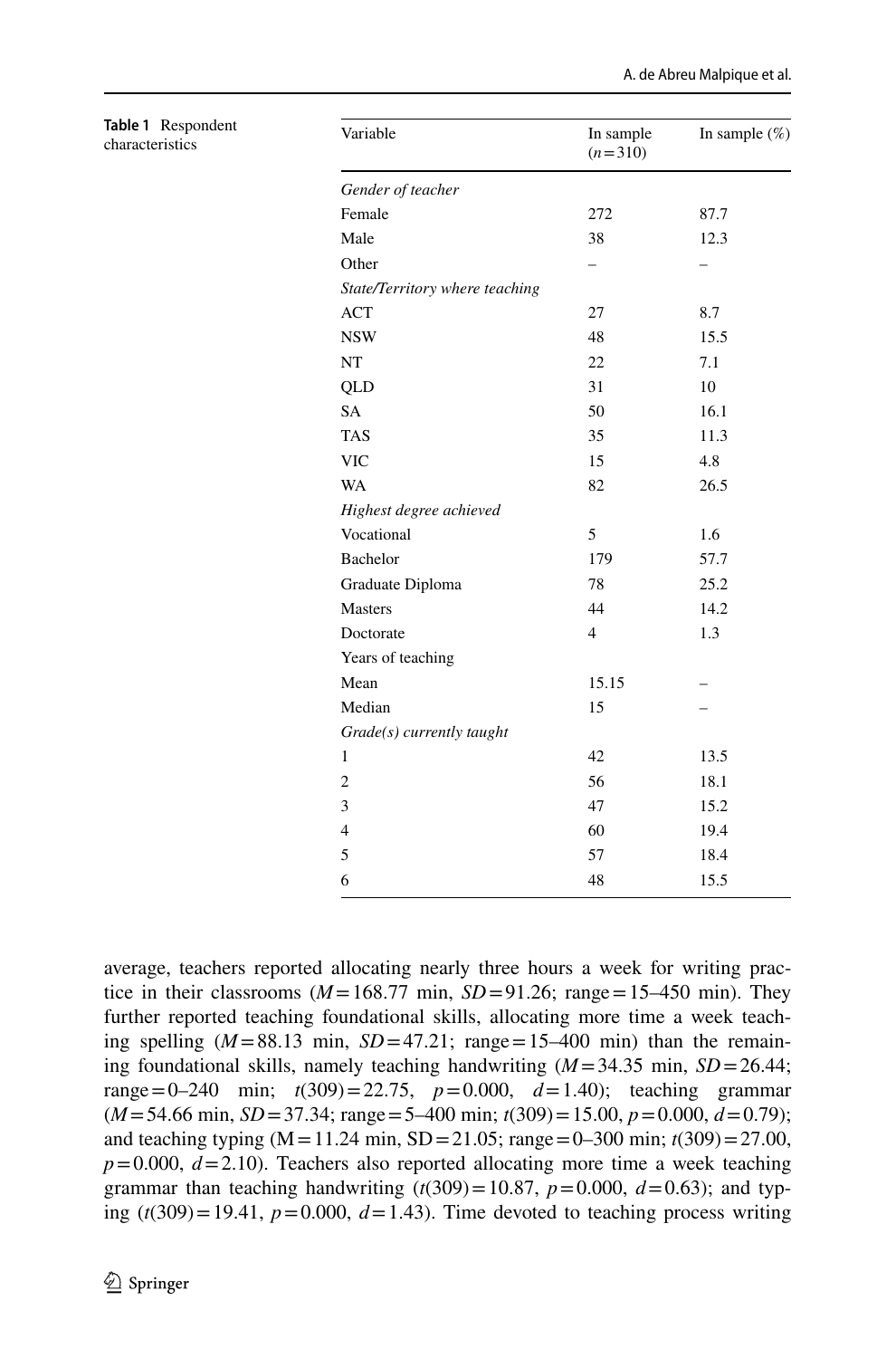skills was less than for teaching foundational skills, expect for teaching typing. On average, teachers reported allocating more time teaching spelling than teaching planning (*M*=35.48 min, *SD*=25.54; range=0–180 min; *t*(309)=21.86, *p*=0.000,  $d=1.39$ ) and revision strategies ( $M=42.71$  min,  $SD=28.53$ ; range=0–200 min;  $t(309) = 16.84$ ,  $p = 0.000$ ,  $d = 1.16$ ); more time teaching grammar than teaching planning ( $t(309) = 11.89$ ,  $p = 0.000$ ,  $d = 1 = 0.60$ ) and revision strategies ( $t(309) = 19.41$ ,  $p=0.000, d=0.34$ ; and more time teaching handwriting than revison strategies  $(t(309)=4.74, p=0.000, d=0.15)$ . Finally, time devoted to teaching process writing skills was less for teaching planning than revision strategies  $(t(309)=4.74$ , *p*=0.000, *d*=0.27).

## Teachers' reported preparation and self-efficacy for teaching writing

Teachers indicated they were generally positive about their preparation to teach writing. A higher percentage of teachers reported they had received adequate preservice training to teach writing (41.70%), with another 27.69% reporting their pre-service preparation was very good. About 30% of teachers, however, believed their undergraduate preparation was poor (27.36%) or inadequate (2.28%). Teachers reported feeling moderately confident about their efficacy to teach writing  $(M=4.90,$  $SD = 0.64$ ), and efficacy scores indicated that 27, 52% and 21% were strongly, moderately, and slightly confdent about their capabilities to teach writing. Forty-seven percent of participating teachers reported feeling slightly confdent or less about their efficacy to adjust teaching practices to students' specific needs.

## **Evidence‑based practices to promote efective writing**

Frequencies, means and standard deviations for the six evidence-based practices to promote efective writing are presented in Table [2](#page-12-0). The majority of participating teachers reported their students engaged in planning and revising their writing at least once a week (i.e., 51 and 57.4%, respectively), but only sharing their writing with their peers once a month or less (58.4%). The majority of teachers reported overtly modelling writing strategies (64.8%), modelling enjoyment for writing (80.3%), and sharing their own writing with their students (92.3%) once a month or less. Of note is that less than 9% of the participating teachers reported including the assessed six evidence-based practices to support efective writing on a daily basis.

## **Teaching strategies supporting the development of foundational and process writing skills**

Regarding the frequency with which teachers taught foundational writing skills, the majority of teachers (80%) reported teaching spelling once a week or more often. Grammar, punctuation, and capitalisation skills were also reportedly taught once a month or more often by a majority of teachers (i.e., 60, 54%, and 60%, respectively). Teachers reported spending less time teaching handwriting, with only 34% of teachers indicating that they taught handwriting skills once a week or more often,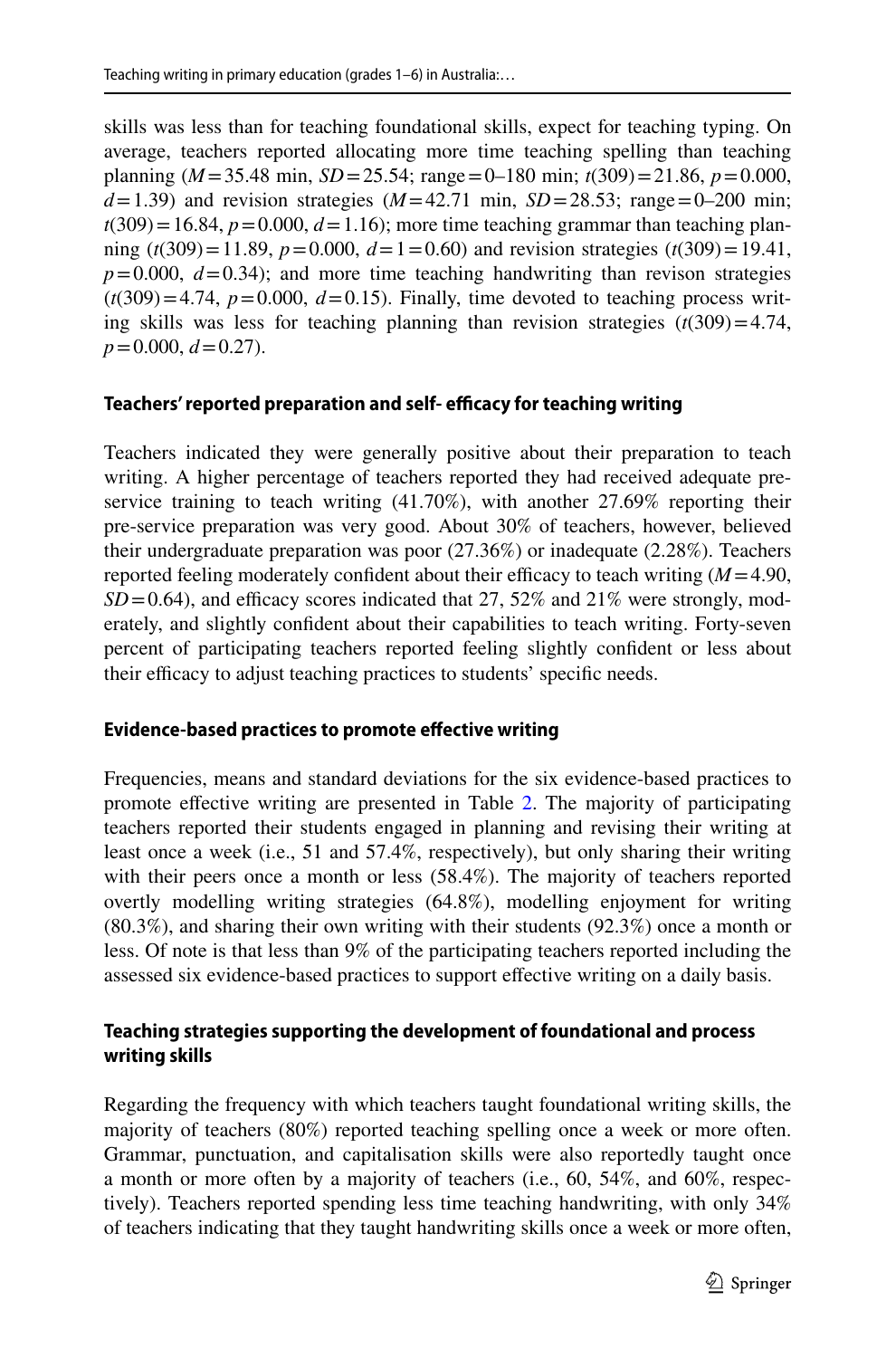<span id="page-12-0"></span>

| ٰ        | Table 2 Writing practices and instructional procedures                     |               |                                |                                 |                                |                  |             |
|----------|----------------------------------------------------------------------------|---------------|--------------------------------|---------------------------------|--------------------------------|------------------|-------------|
| Springer |                                                                            | Never (%)     | At least once a<br>year $(\%)$ | At least once a<br>month $(\%)$ | At least once a<br>week $(\%)$ | Daily (%)        | M(SD)       |
|          | Evidence-based practices                                                   |               |                                |                                 |                                |                  |             |
|          | Students engage in planning before writing                                 | $\frac{6}{1}$ | 10.0                           | 37.4                            | 42.9                           | $\overline{8.1}$ | 3.46 (0.84) |
|          | Students revise their writing products                                     | 1.3           | $\overline{61}$                | 35.2                            | 50.0                           | 7.4              | 3.56 (0.77) |
|          | Students share their writing with their peers                              | $1.0\,$       | 13.5                           | 43.9                            | 38.1                           | 3.5              | 3.30 (0.78) |
|          | Teacher sharing own writing                                                | 52.9          | 23.9                           | 15.5                            | 4.2                            | 3.5              | 1.82 (1.07) |
|          | Teacher overtly modelling writing strategies                               | 4.5           | 23.2                           | 37.1                            | 26.8                           | 8.4              | 3.11 (1.00) |
|          | Teacher modelling enjoyment for writing                                    | 26.1          | 25.8                           | 28.4                            | 13.5                           | $\overline{61}$  | 2.48 (1.19) |
|          | Foundational writing skills                                                |               |                                |                                 |                                |                  |             |
|          | Teaching spelling                                                          | 0.0           | $\ddot{=}$                     | 19.0                            | 44.2                           | 35.8             | 4.15 (0.75) |
|          | Teaching grammar                                                           | $_{\rm 0.0}$  | 5.5                            | 33.2                            | 51.9                           | 9.4              | 3.65 (0.72) |
|          | Teaching punctuation                                                       | $_{0.0}$      | 8.4                            | 37.7                            | 45.5                           | 8.4              | 3.54 (0.76) |
|          | Teaching capitalisation                                                    | 0.6           | 6.8                            | 32.3                            | 48.4                           | 11.9             | 2.91 (1.03) |
|          | Teaching handwriting                                                       | 9.0           | 27.4                           | 30.0                            | 30.3                           | 3.2              | 1.80(1.07)  |
|          | Teaching typing                                                            | 54.5          | 24.5                           | 8.4                             | 11.6                           | $\overline{1.0}$ | 3.63(0.80)  |
|          | Process writing skills                                                     |               |                                |                                 |                                |                  |             |
|          | Teaching sentence skills                                                   | 4.5           | 25.2                           | 35.2                            | 30.3                           | 4.8              | 3.06 (0.96) |
|          | Teaching how to organise texts                                             | 3.2           | 27.1                           | 32.6                            | 36.8                           | 0.3              | 3.04(0.88)  |
|          | Teaching strategies for planning                                           | 10.6          | 35.2                           | 33.5                            | 20.6                           | $\overline{0.0}$ | 2.64(0.93)  |
|          | and editing<br>Teaching strategies for revising                            | 5.2           | 36.5                           | 40.6                            | 16.5                           | 1.3              | 2.72(0.84)  |
|          | School-home connections                                                    |               |                                |                                 |                                |                  |             |
|          | Assigning writing homework                                                 | 37.7          | 26.1                           | 28.4                            | 7.7                            | 0.0              | 2.06 (0.98) |
|          | Asking students to write at home with the assistance of a parent/ guardian | $64.8$        | 22.9                           | 8.4                             | 3.2                            | 0.6              | 1.52 (0.83) |
|          | Asking parents/guardians to read something their child wrote at school     | 24.8          | 52.6                           | 18.7                            | 3.9                            | $\overline{0.0}$ | 2.02 (0.77) |
|          | Communicating (formally or informally) with parents/guardians              | 1.0           | 71.0                           | 25.2                            | 2.9                            | $\overline{0.0}$ | 2.30(0.77)  |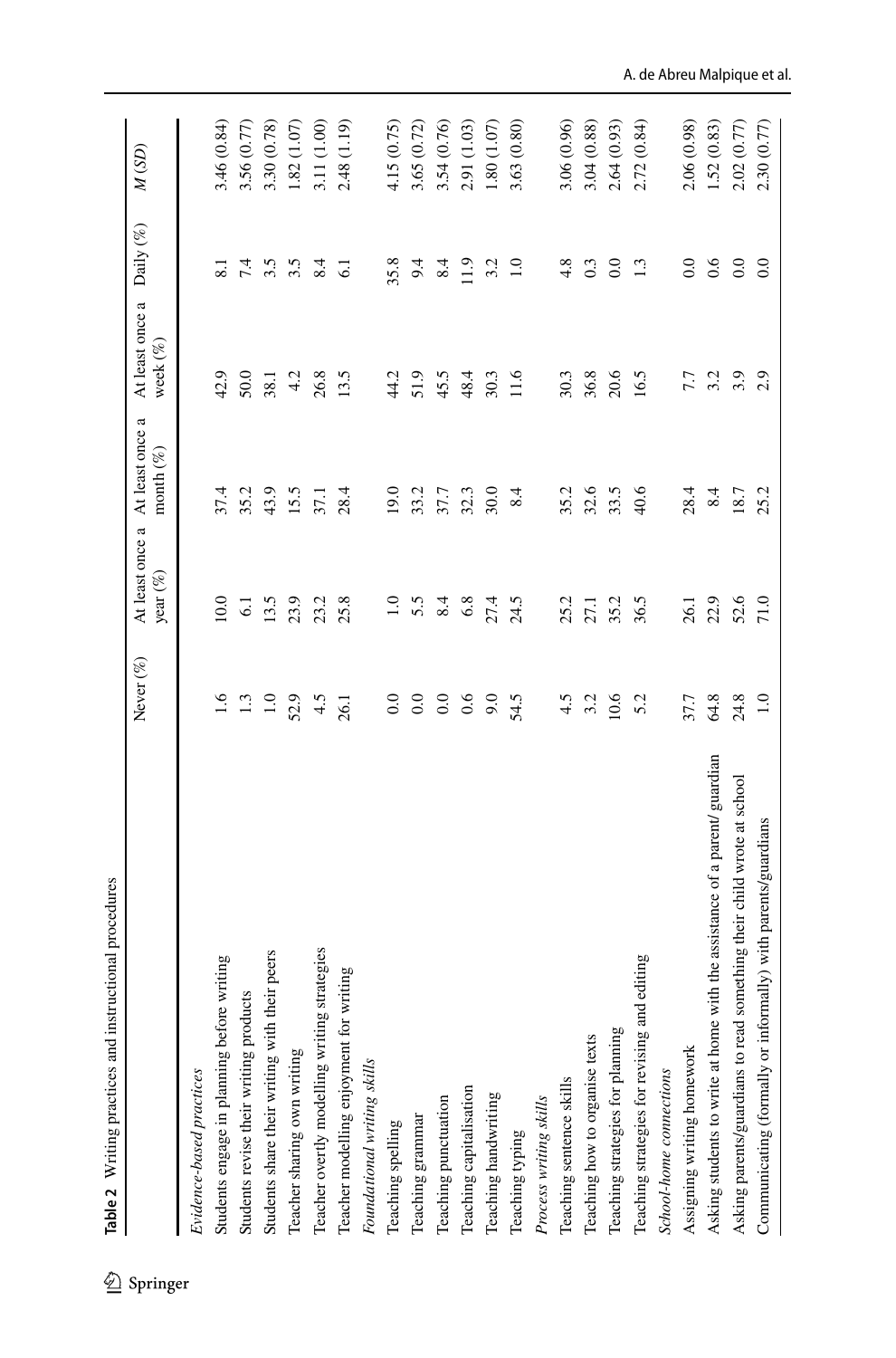and 9% of teachers reporting never including the teaching of handwriting in their instructional practices for writing. The majority of teachers (54.5%) reported that they never taught typing skills.

Results assessing the frequency of teaching practices supporting the development of process writing skills indicated that the majority of teachers reported they taught sentence skills and organisational features of texts only once a month or less (i.e., 61 and 60%, respectively). Teaching strategies for planning and revising were the least included in teachers' reported instructional practices, with the majority of teachers (77%) indicating that they taught strategies for revising and planning once a month or less (i.e., 77 and 69%, respectively). Of note is that 11% of teachers reported never teaching planning strategies for writing.

#### **Teaching practices to extend writing to the home environment**

Results assessing reported teaching practices to extend writing to the home environment showed that the majority of teachers (64.8%) never asked students to write at home with the support of a parent/guardian. The majority of teachers (77.4%) also reported that they asked parents/guardians to read their children's written work once a year or never. The majority of teachers (63.9%) reported never or only yearly assigning writing homework. Communicating with parents/guardians to discuss students' performance and needs was reported as an infrequent practice by the majority of participating teachers (71.9%). The majority of teachers (72.6%) reported that COVID-19 had afected writing instruction in their class(es).

#### **Grade level variability**

For each of the 20 writing practices and instructional procedures assessed in this study, a separate one-way ANOVA was conducted to determine whether teachers across the six primary grades (1–6) difer in how often they applied the practices. To control for Type 1 errors, we made a Bonferroni adjustment ( $\alpha$  of 0.05/20 analyses), setting alpha at 0.002. Grade-level was not statistically related to mean scores for 15 of the assessed writing practices and instructional procedures (all  $p$ 's  $> 0.003$ ). Grade-level was statically related to mean scores for students engaged in planning before writing  $(F(5,304)=6.440, p=000)$ ; students revising their writing products (*F*(5,304)=7.513, *p*=000); teaching spelling (*F*(5,304)=13.253,  $p=000$ ; teaching capitalisation  $(F(5,304)=4.242, p=001)$ ; and teaching handwriting  $(F(5,304)=18.442$ ,  $p=000$ . For students engaged in planning before writing, first grade ( $M=2.93$ ;  $SD=1.28$ ) had statically lower scores than fourth ( $M=3.57$ ; *SD*=0.79), ffth (*M*=3.63; *SD*=0.62), and sixth grades (*M*=3.75; *SD*=0.76). For students revising their writing products, first grade  $(M=2.93; SD=1.06)$  had statically lower scores than fifth  $(M=3.81; SD=0.48)$ , and sixth grades  $(M=3.81;$ *SD*=0.67); second grade ( $M=3.27$ ; *SD*=0.84) also had statically lower scores than fifth grade. For teaching spelling, sixth grade  $(M=3.56; SD=0.68)$  had statically lower scores than first  $(M=4.55; SD=0.63)$ ; second  $(M=4.50; SD=0.69)$ ; third ( $M=4.15$ ;  $SD=0.59$ ); and fourth grades ( $M=4.00$ ;  $SD=0.73$ ). For teaching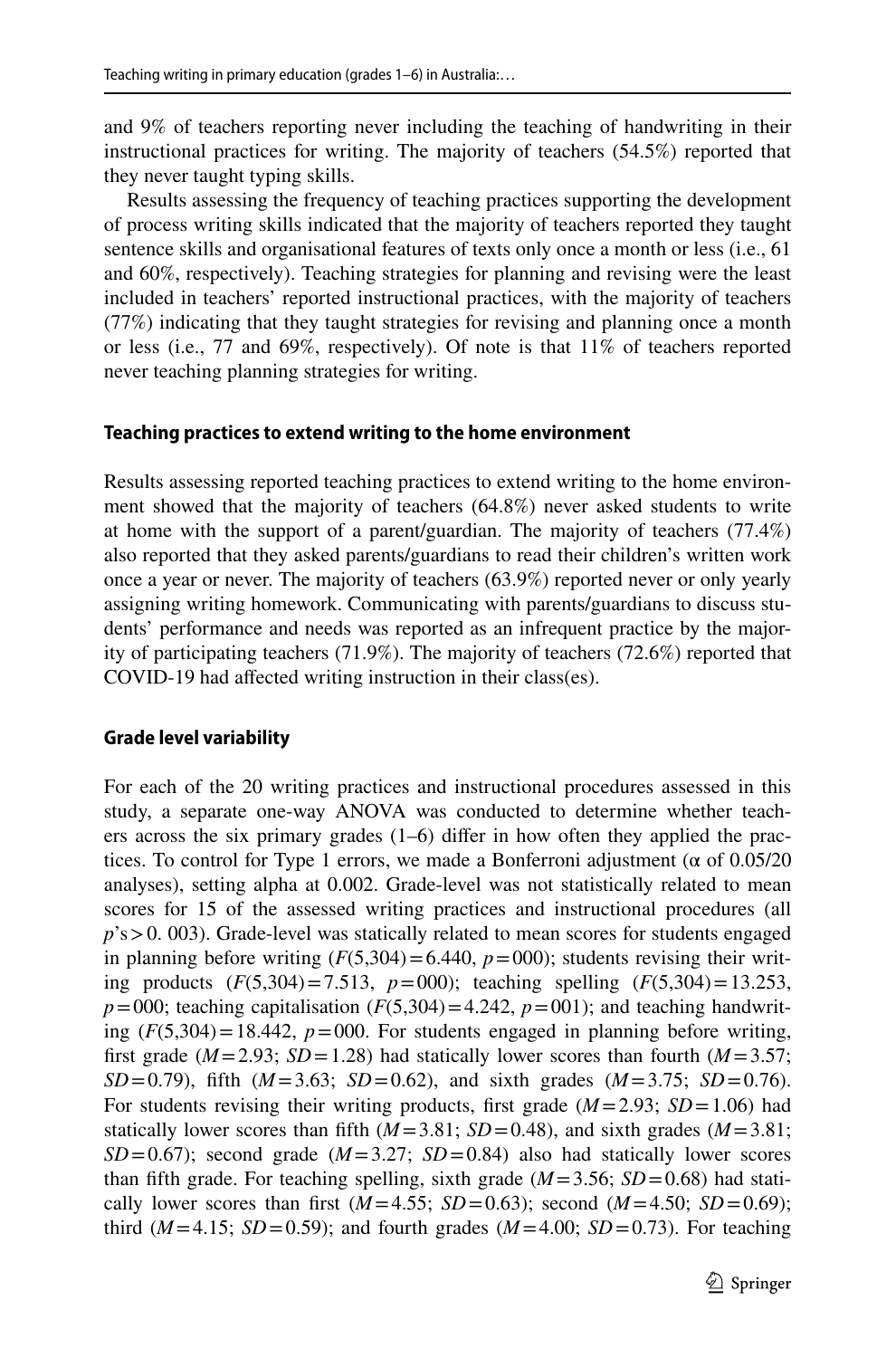capitalisation, sixth grade  $(M=3.29; SD=0.90)$  had statically lower scores than first grade ( $M=4.00$ ;  $SD=0.70$ ). For teaching handwriting, sixth grade ( $M=2.08$ ;  $SD = 0.92$ ) had statically lower scores than first  $(M=3.50; SD=0.77)$ ; second (*M*=3.32; *SD*=0.92); third (*M*=3.19; *SD*=0.85); and fourth grades (*M*=3.05;  $SD = 1.10$ ).

#### **Predicting the reported classroom practices for writing**

To determine whether teachers' perceived efficacy at teaching writing and their preparation to teach writing made a unique and signifcant contribution to predicting the reported classroom practices for writing (evidence-based practices, foundational skills, process skills, and school-home connections), beyond that already accounted for by teacher and class variables (gender, years spent teaching, highest educational level, grade currently taught and COVID-19 impact), four hierarchical multiple regression analyses (MRA) were employed. In step 1 of the hierarchical MRA, teacher and class variables were added. In step 2, teachers' self-efficacy and preparation were added to the regression equation. Unstandardised (*B*) and standardised  $(\beta)$  regression coefficients for each predictor on each step of the hierarchical MR are reported in Tables [3,](#page-15-0) [4,](#page-16-0) [5](#page-16-1) and [6](#page-17-0).

First, a missing value analysis was conducted, with three participants having missing data. Little's (1998) MCAR test was not significant ( $\chi^2$  (5)=9.48, *p*>0.05), indicating that the data were missing completing at random. Therefore, the full information maximum likelihood technique was used to estimate the data (Enders, [2010](#page-24-11)).

Before interpreting the results of the MRA, assumptions were tested, and checks were performed. First, stem-and-leaf plots and boxplots indicated that each variable in the regression was normally distributed. However, a total of six outliers were identifed and therefore deleted (Tabachnick & Fidell, [2013](#page-26-13)). Second, an inspection of the normal probability plot of standardised residuals and the scatterplot of standardised residuals against standardised predicted values indicated that the assumptions of normality, linearity and homoscedasticity of residuals were met. Third, the Mahalanobis distance exceeded the critical  $\chi^2$  for  $df=7$  (at  $\alpha = 0.001$ ) of 27.87 for only one case in the data fle, indicating the presence of one multivariate outlier. Following the decision to delete the associated case (Tabachnick & Fidell, [2013\)](#page-26-13), multivariate outliers were no longer of concern  $(\chi^2(7)=21.61, p<0.001)$ . Finally, relatively high tolerances for all predictors in the fnal regression model indicated that multicollinearity was not of concern.

#### **Evidence‑based practices to promote efective writing**

In step one of the hierarchical MRA, teacher and class variables (gender, years spent teaching, highest educational level, grade currently taught, and COVID-19) accounted for a non-signifcant 3.3% of the variance in teachers' use of evidencebased practices,  $R^2 = 0.03$ ,  $F(5, 297) = 2.03$ ,  $p = 0.074$ . In step two, teachers'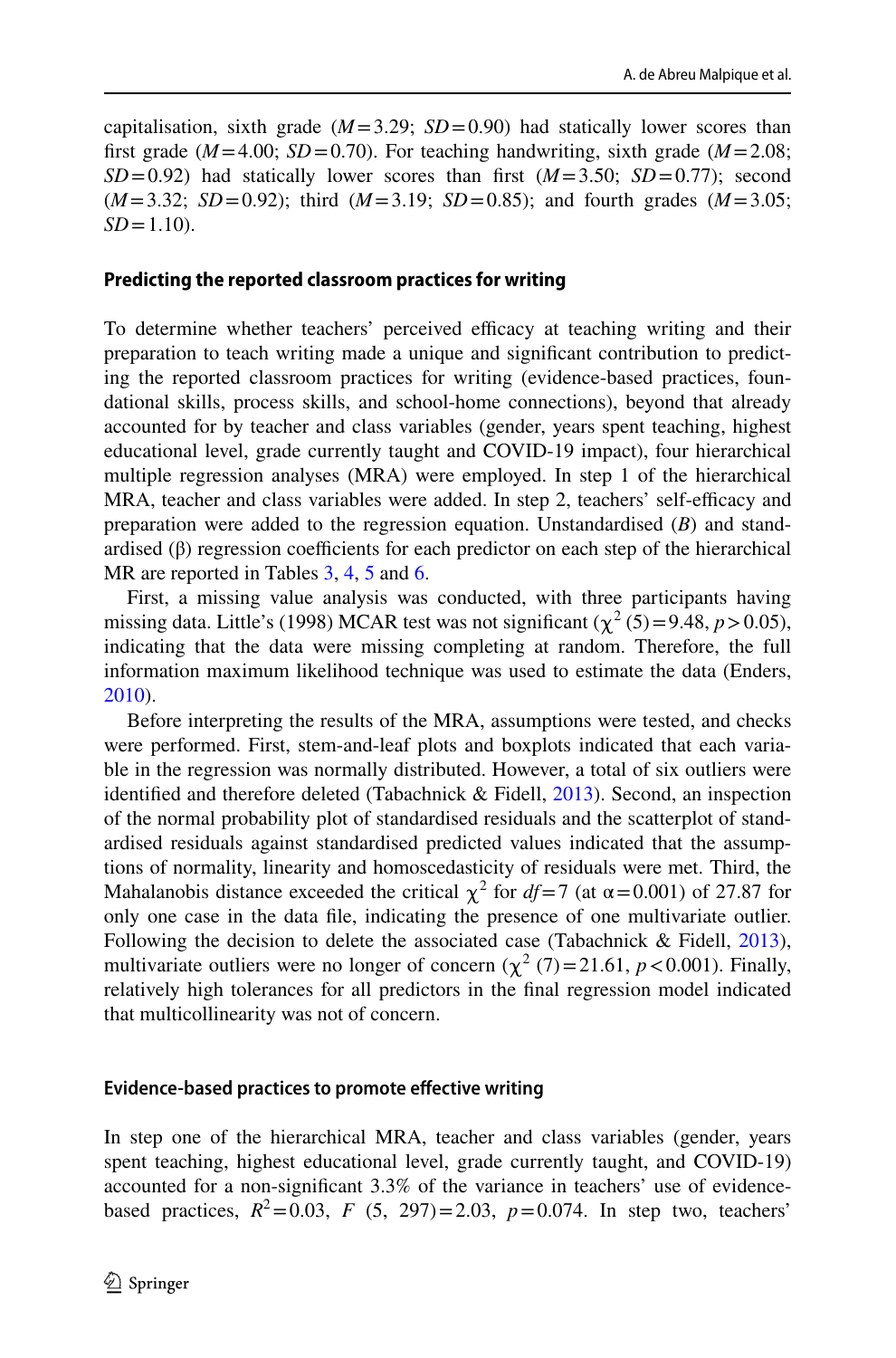self-efficacy and preparation were added to the regression equation and accounted for an additional 20.1% of the variance in teachers' use of evidence-based practices,  $\Delta R^2 = 0.20$ ,  $\Delta F (2, 295) = 38.66$ ,  $p < 0.001$ . In combination, the predictor variables explained 23.4% of the variance in teachers use of evidence-based practices,  $R^2$  = 0.23, adjusted  $R^2$  = 0.22, *F* (7, 295) = 12.86, *p* < 0.001. However, only teachers' self-efficacy and preparation made a unique and statistically significant contribution to predicting teachers' reported use of evidence-based practices (Table [3\)](#page-15-0). Hence, teachers who believed they were more efficacious and prepared were more likely to report that they included the assessed evidence-based practices to support efective writing in their classrooms.

#### **Teaching foundational skills**

In step one of the hierarchical MRA, teacher and class variables (gender, years spent teaching, highest educational level, grade currently taught and COVID-19) accounted for a signifcant 13.2% of the variance in teaching foundational skills,  $R^2 = 0.13$ , *F* (5, 297) = 9.03, *p* < 0.001. In step two, teachers' self-efficacy and preparation were added to the regression equation and accounted for an additional 5.2% of the variance in teaching foundational skills,  $\Delta R^2 = 0.05$ ,  $\Delta F (2, 295) = 9.35$ ,  $p$ <0.001. In combination, the predictor variables explained 18.4% of the variance in teaching foundational skills,  $R^2 = 0.18$ , adjusted  $R^2 = 0.16$ , *F* (7, 295)=9.48,  $p < 0.001$ . However, only grade currently taught, teachers' self-efficacy and teachers' preparation made a unique and statistically signifcant contribution to predicting the reported teaching of writing foundational skills (Table [4](#page-16-0)). Thus, teachers who taught lower grade levels and teachers who believed they were more efficacious and better

<span id="page-15-0"></span>

| <b>Table 3</b> Unstandardised (B)<br>and standardised $(\beta)$ regression | Variable                  | $B(95\% \text{ CI})$          | $\beta$ | $sr^2$  |
|----------------------------------------------------------------------------|---------------------------|-------------------------------|---------|---------|
| coefficients and squared semi-                                             | Step 1                    |                               |         |         |
| partial correlations $(sr^2)$ for<br>each predictor variable on each       | Gender                    | $0.27$ [ 0.02, 0.52]*         | 0.12    | 0.12    |
| step of a hierarchical multiple                                            | Years of teaching         | $0.00$ [ $-0.01$ , 0.01]      | 0.05    | 0.05    |
| regression predicting evidence-                                            | Highest educational level | $0.01$ [-0.10, 0.11]          | 0.01    | 0.01    |
| based practices                                                            | Grade currently taught    | $0.04$ [ $-0.01$ , 0.10]      | 0.10    | 0.10    |
|                                                                            | COVID-19                  | $0.05$ [ $-0.13$ , 0.23]      | 0.03    | 0.03    |
|                                                                            | Step 2                    |                               |         |         |
|                                                                            | Gender                    | $0.13$ [-0.10, 0.35]          | 0.06    | 0.06    |
|                                                                            | Years of teaching         | $-7.60$ [ $-0.01$ , 0.01]     | 0.00    | 0.00    |
|                                                                            | Highest educational level | $-0.05$ [ $-0.14$ , 0.05]     | $-0.05$ | $-0.06$ |
|                                                                            | Grade currently taught    | $0.02$ [ $-0.03$ , 0.07]      | 0.05    | 0.05    |
|                                                                            | COVID-19                  | $0.04$ [ $-0.12$ , $-0.21$ ]  | 0.03    | 0.03    |
|                                                                            | Self-efficacy             | $0.59$ [ $0.45$ , $0.72$ ]*** | 0.52    | 0.46    |
|                                                                            | Preparation               | $0.16$ [ 0.06, 0.26]**        | 0.19    | 0.18    |

*CI* Confdence interval

\**p*<0.05. \*\**p*<0.01. \*\*\**p*<0.001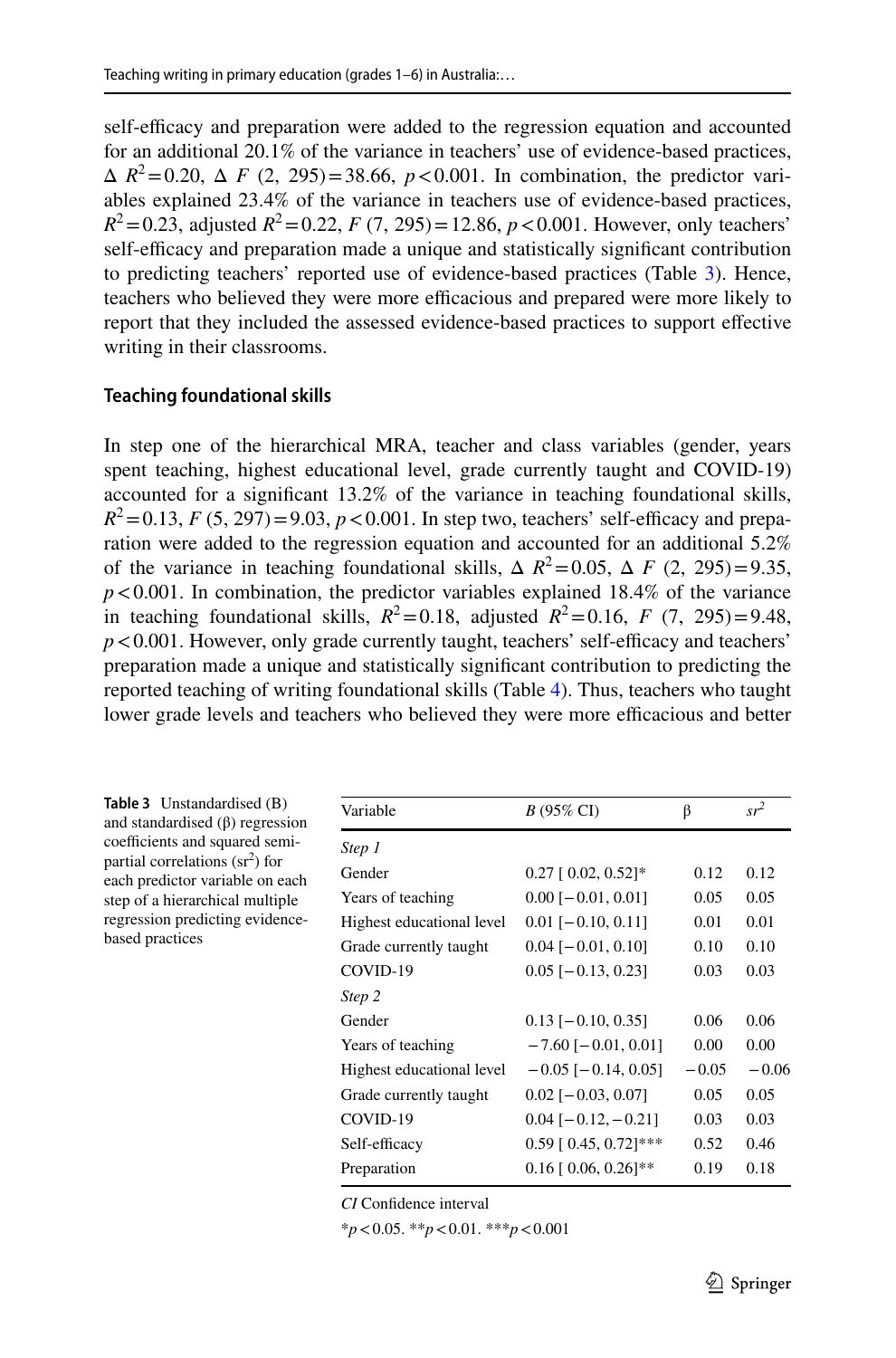| Variable                         | $B(95\% \text{ CI})$             | β       | $sr^2$  |
|----------------------------------|----------------------------------|---------|---------|
| Step 1                           |                                  |         |         |
| Gender                           | $0.12$ [-0.10, 0.34]             | 0.03    | 0.03    |
| Years of Teaching                | $0.00$ [ $-0.01$ , 0.01]         | 0.05    | 0.05    |
| <b>Highest Educational Level</b> | $0.06$ [ $-0.04$ , 0.15]         | 0.07    | 0.07    |
| Grade Currently Taught           | $-0.13$ [ $-0.18$ , $-0.09$ ]*** | $-0.34$ | $-0.32$ |
| COVID-19                         | $0.20$ [ 0.04, 0.36]*            | 0.14    | 0.03    |
| Step 2                           |                                  |         |         |
| Gender                           | $0.06$ [ $-0.16$ , 0.27]         | 0.06    | 0.06    |
| Years of Teaching                | $0.01$ [ $-0.00$ , $0.01$ ]      | 0.07    | 0.07    |
| <b>Highest Educational Level</b> | $0.04$ [ $-0.05$ , 0.13]         | 0.05    | 0.05    |
| Grade Currently Taught           | $-0.14$ [ $-0.18$ , $-0.10$ ]*** | $-0.35$ | $-0.34$ |
| COVID-19                         | $0.15$ [- 0.01, 0.20]            | 0.10    | 0.11    |
| Self-Efficacy                    | $0.21$ [ 0.09, 0.34]**           | 0.20    | 0.19    |
| Preparation                      | $0.19$ [ 0.09, 0.29]***          | 0.24    | 0.22    |

<span id="page-16-0"></span>Table 4 Unstandardised (B) and standardised (β) regression coefficients and squared semi-partial correlations  $(sr<sup>2</sup>)$  for each predictor variable on each step of a hierarchical multiple regression predicting foundational skills

*CI* Confdence interval

\**p*<0.05. \*\**p*<0.01. \*\*\**p*<0.001

<span id="page-16-1"></span>

| <b>Table 5</b> Unstandardised (B)<br>and standardised $(\beta)$ regression<br>coefficients and squared semi- | Variable                  | $B(95\% \text{ CI})$          | β    | $sr^2$ |
|--------------------------------------------------------------------------------------------------------------|---------------------------|-------------------------------|------|--------|
|                                                                                                              | Step 1                    |                               |      |        |
| partial correlations $(sr^2)$ for<br>each predictor variable on each                                         | Gender                    | $0.16$ [ $-0.12$ , 0.45]      | 0.06 | 0.07   |
| step of a hierarchical multiple                                                                              | Years of teaching         | $0.01$ [ $-0.00, 0.02$ ]      | 0.11 | 0.11   |
| regression predicting process                                                                                | Highest educational level | $0.04$ [ $-0.08$ , 0.16]      | 0.04 | 0.04   |
| skills                                                                                                       | Grade currently taught    | $0.03$ [ $-0.03$ , 0.09]      | 0.07 | 0.06   |
|                                                                                                              | COVID-19                  | $0.12$ [ $-0.09, 0.32$ ]      | 0.06 | .07    |
|                                                                                                              | Step 2                    |                               |      |        |
|                                                                                                              | Gender                    | $0.02$ [ $-0.25, 0.30$ ]      | 0.01 | 0.01   |
|                                                                                                              | Years of teaching         | $0.01$ [ $-0.00$ , $0.02$ ]   | 0.00 | 0.00   |
|                                                                                                              | Highest educational level | $-0.01$ [ $-0.12$ , 0.11]     | 0.09 | 0.09   |
|                                                                                                              | Grade currently taught    | $0.02$ [ $-0.04$ , 0.07]      | 0.03 | 0.03   |
|                                                                                                              | COVID-19                  | $0.07$ [ $-0.13$ , 0.27]      | 0.04 | 0.04   |
|                                                                                                              | Self-Efficacy             | $0.51$ [ $0.35$ , $0.67$ ]*** | 0.39 | 0.34   |
|                                                                                                              | Preparation               | $0.24$ [ 0.12, 0.36]***       | 0.24 | 0.21   |

*CI* Confdence interval

\**p*<0.05. \*\**p*<0.01. \*\*\**p*<0.001

prepared were more likely to report that they taught strategies supporting the development of foundational skills.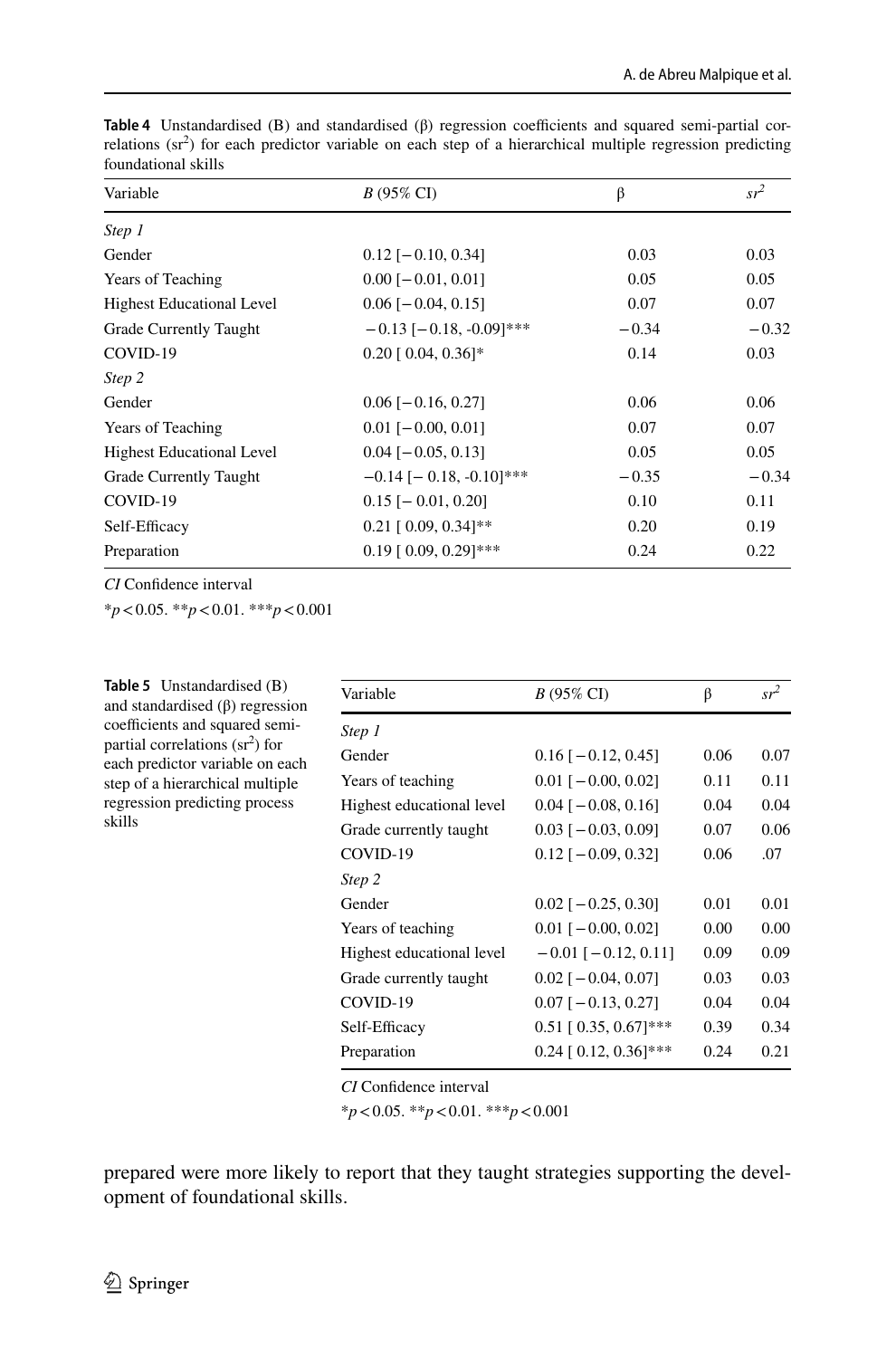<span id="page-17-0"></span>

| <b>Table 6</b> Unstandardised (B)<br>and standardised $(\beta)$ regression | Variable                  | $B(95\% \text{ CI})$          | β       | $sr^2$  |
|----------------------------------------------------------------------------|---------------------------|-------------------------------|---------|---------|
| coefficients and squared semi-                                             | Step 1                    |                               |         |         |
| partial correlations $(sr^2)$ for<br>each predictor variable on each       | Gender                    | $0.08$ [ $-0.10$ , 0.27]      | 0.05    | 0.05    |
| step of a hierarchical multiple<br>regression predicting school-           | Years Of teaching         | $0.01$ [ $0.00$ , $0.02$ ]    | 0.13    | 0.13    |
|                                                                            | Highest educational level | $0.00$ [ $-0.08$ , 0.08]      | 0.00    | 0.00    |
| home connections                                                           | Grade currently taught    | $-0.01$ [ $-0.05, 0.03$ ]     | $-0.02$ | $-0.02$ |
|                                                                            | COVID-19                  | $-0.04$ [ $-0.17, 0.10$ ]     | $-0.03$ | $-0.03$ |
|                                                                            | Step 2                    |                               |         |         |
|                                                                            | Gender                    | $0.02$ [-0.16, 0.19]          | 0.01    | 0.01    |
|                                                                            | Years of teaching         | $0.00$ [ $-0.00$ , $0.01$ ]   | 0.06    | 0.06    |
|                                                                            | Highest educational level | $-0.03$ [ $-0.10$ , 0.04]     | $-0.04$ | $-0.05$ |
|                                                                            | Grade currently taught    | $-0.02$ [ $-0.06$ , 0.02]     | $-0.07$ | $-0.07$ |
|                                                                            | COVID-19                  | $-0.00$ [ $-0.13$ , 0.13]     | $-0.00$ | $-0.00$ |
|                                                                            | Self-Efficacy             | $0.30$ [ $0.20$ , $0.41$ ]*** | 0.37    | 0.32    |
|                                                                            | Preparation               | $-.012$ [ $-.0.09, 0.06$ ]    | $-0.02$ | $-0.02$ |

*CI* Confdence interval

\**p*<.05. \*\**p*<0.01. \*\*\**p*<0.001

#### **Teaching process skills**

In step one of the hierarchical MRA, teacher and class variables (gender, years spent teaching, highest educational level, grade currently taught and COVID-19) accounted for a non-signifcant 3.2% of the variance in teaching process skills,  $R^2 = 0.03$ , *F* (5, 297) = 1.99, *p* = 0.080. In step two, teachers' self-efficacy and preparation were added to the regression equation and accounted for an additional 12% of the variance in teaching process skills,  $\Delta R^2 = 0.12$ ,  $\Delta F (2, 295) = 20.85$ ,  $p < 0.001$ . In combination, the predictor variables explained 15.2% of the variance in teaching process skills,  $R^2 = 0.15$ , adjusted  $R^2 = 0.13$ ,  $F(7, 295) = 20.85$ ,  $p < 0.001$ . However, only teachers' self-efficacy and preparation made a unique and statistically signif-icant contribution to predicting teaching process skills (Table [5](#page-16-1)). In other words, teachers who believed they were more efficacious and better prepared were more likely to report that they taught strategies supporting the development of process skills.

#### **Developing school‑home connections**

In step one of the hierarchical MRA, teacher and class variables (gender, years spent teaching, highest educational level, grade currently taught and COVID-19) accounted for a non-signifcant 2.1% of the variance in school-home connections,  $R^2 = 0.02$ , *F* (5, 297) = 1.30, *p* = 0.265. In step two, teachers' self-efficacy and preparation were added to the regression equation and accounted for an additional 12.6% of the variance in school-home connections,  $\Delta R^2 = 0.13$ ,  $\Delta F (2, 295) = 21.73$ ,  $p < 0.001$ . In combination, the predictor variables explained 14.7% of the variance in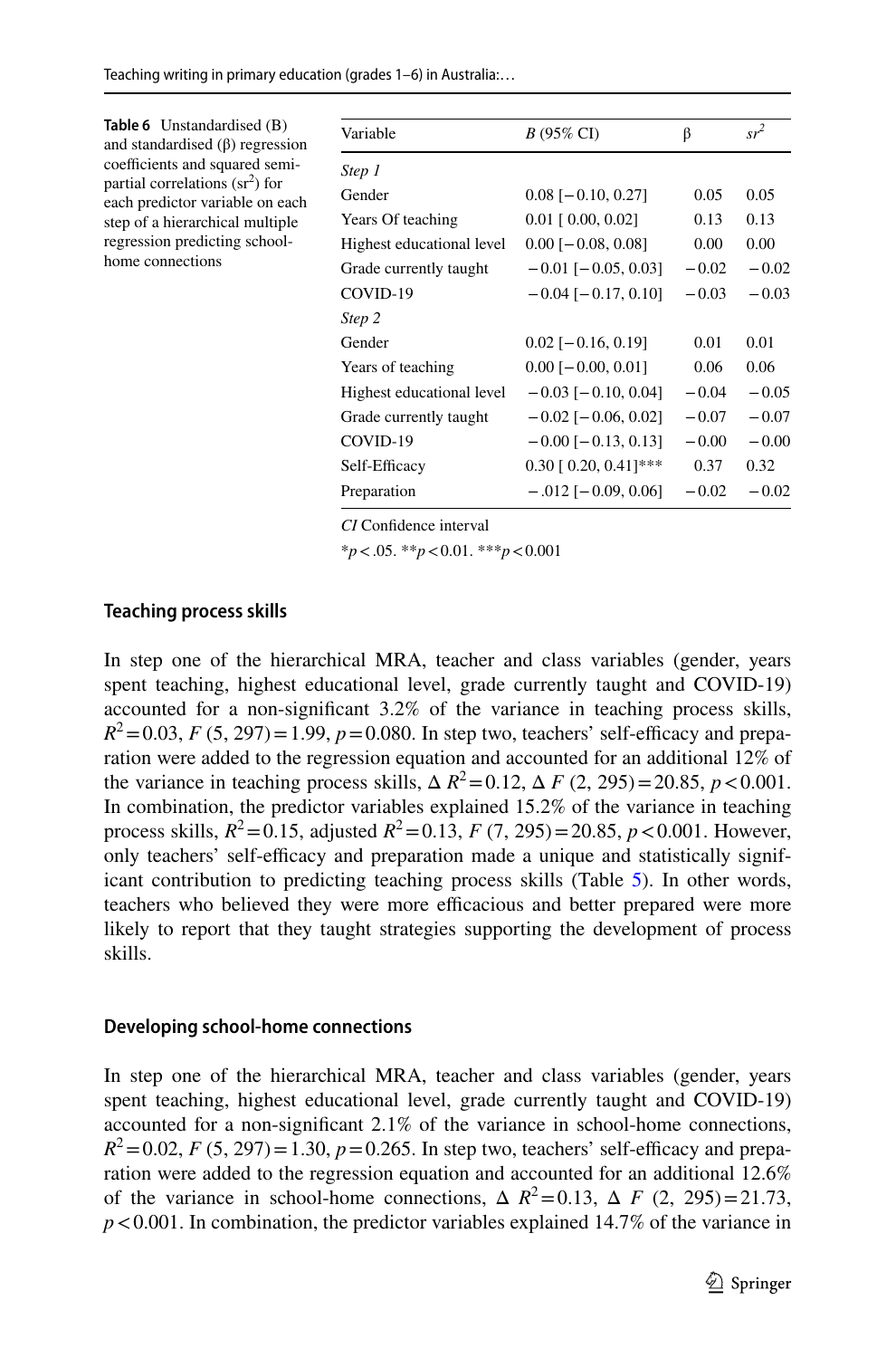school-home connections,  $R^2 = 0.15$ , adjusted  $R^2 = 0.13$ ,  $F(7, 295) = 7.27$ ,  $p < 0.001$ . However, only teachers' self-efficacy made a unique and statistically significant contribution to predicting school-home connections (Table [6\)](#page-17-0). Hence, teachers who believed they were more efficacious were more likely to report that they developed practices to extend writing to the home environment.

## **Discussion**

#### **Time for writing and instructional practices**

Efective writing development is a function of explicit teaching and practice (Applebee & Langer, [2006;](#page-24-12) Kellogg, [2008](#page-25-14)). Findings from the current study suggested that Australian primary students are spending about three hours on writing practice per week on average, the minimum time recommended for writing practice in primary education (Graham et al., [2012;](#page-25-9) Graham et al., [2012](#page-25-10)). Large variability was reported in the amount of time students spend writing, ranging from 15 min to 7.5 h per week. Similar fndings were reported in the few studies examining writing instruction in Australian classrooms (Malpique et al., [2017](#page-25-6), [2020\)](#page-25-7). When investigating the writing instruction provided in kindergarten and Year 1 classrooms, Malpique and colleagues noticed that the teaching of writing varied rather noticeably in both years of schooling, ranging from 20 to 300 min in kindergarten and 60–360 min in Year 1.

Research on writing instruction has consistently reported a large variation in time for writing and writing practices in primary education, both in national surveys (e.g., Cuttler & Graham, [2008](#page-24-1)) and in observational studies (e.g., Coker Jr et al., [2016\)](#page-24-13). Providing adequate writing practice is an essential cornerstone of writing instruction since it enables students to have more opportunities to develop the writing skills and confdence to face diferent writing tasks while, simultaneously, it gives teachers more opportunities to identify writing difficulties at the outset and develop strategies to respond to students' needs (Graham et al., [2012](#page-25-9); Graham et al., [2012](#page-25-10)). While this apparent lack of uniformity in writing instruction in Australian classrooms replicates previous national and international research, little is known about its impact on students' writing development. Despite being consistent with the premise that there is variability across writing communities in which writing is developed, as proposed in the WWC model (Graham, [2018](#page-25-0)), research investigating relationships between variations in writing practices, teachers' beliefs, knowledge, and values about writing is clearly needed.

Findings from our study further suggest that Australian primary teachers allocate more time to teaching foundational skills than process writing skills. In the second section of our study, we asked teachers to report on the time they usually spent teaching foundational and process skills in their classrooms. The participating teachers reported spending more time teaching spelling (85 min per week) and teaching grammar (55 min per week). By contrast, time reportedly devoted to teaching revision and planning strategies was less (42 and 35 min, respectively). In the fourth section of our study, we asked teachers to report on the use of practices supporting writing development in primary education. Of the 20 diferent practices included in the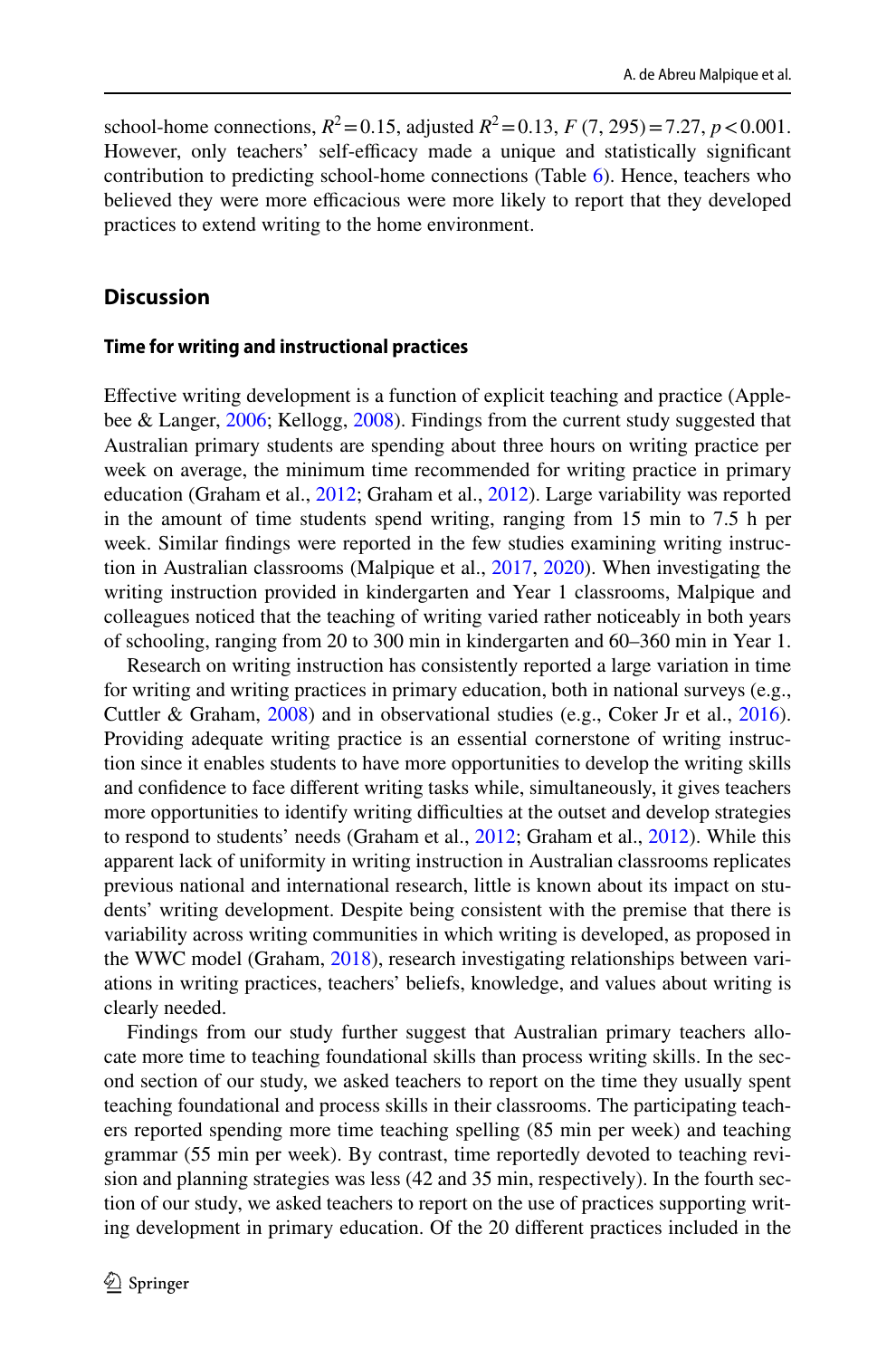survey, the majority of teachers reported that they implemented six of them at least weekly and all of the remaining practices were reportedly applied less frequently or never. The majority of teachers reported teaching spelling (80%), grammar (62%), punctuation (54%) and capitalisation (60%) at least weekly. By contrast, the majority of teachers reported teaching sentence skills (60%), text organising skills (60%), planning strategies (69%), and revising strategies (77%) once a month or less. We also found grade level variability in fve writing practices and instructional procedures examined. Findings indicated that more attention was allocated to the teaching of some foundational skills, namely spelling and handwriting, in the lower primary grades (1–3). Our fndings further suggest that upper primary teachers (Grades 4–6) allocated more opportunities for students to plan and revise their writings than lower primary teachers.

The fndings from our study are consistent with previous fndings from the US (Cutler & Graham, [2008](#page-24-1)), England (Dockrell et al., [2016](#page-24-4)) and Norway (Graham et al.,  $2021$ ; Graham et al.,  $2021$ ), where primary school teachers (Grades 1-3) reported placing a stronger emphasis on teaching basic skills associated with writing. Cross-sectional studies investigating writing development and instruction in Australia also found a marked variation in the teaching of foundational skills and process writing skills in kindergarten (Malpique et al., [2017\)](#page-25-6) and in Year 1 (Malpique et al., [2020\)](#page-25-7), with results suggesting that teaching spelling was the type of writing instruction more frequently included in the frst two years of formal schooling in Australia. Research fndings indicate a positive impact of explicitly teaching process writing skills on primary students' writing quality (average weighted efect size  $d = 1.02$ , 20 studies, grades 2–6; Graham et al., [2012](#page-25-9); Graham et al., [2012\)](#page-25-10). As such, our fndings are worrisome when considering that evidence-based recommendations for teaching writing suggest that the teaching of foundational skills and process writing skills need to be included in tandem in weekly writing instruction across Grades 1 to 6 (Berninger et al., [1997;](#page-24-14) Graham et al., [2012a;](#page-25-9) Graham et al., [2012](#page-25-10); Malpique & Veiga-Simao, [2019](#page-25-15)).

Of note is that our fndings suggest that less focus is placed on teaching handwriting and typing in Australian primary classrooms. Handwriting instruction was reported to occur only 30 min per week, whereas typing instruction was a much rarer occurrence (11 min per week), with 54.5% of teachers reporting that they never taught typing in their classrooms. Similar fndings have been reported in studies examining writing instruction in the US (Gilbert & Graham, [2010](#page-24-3)) and in England (Dockrell et al., [2016\)](#page-24-4), for example. Reports on primary teachers' preparation to teach writing in New South Wales indicate that both transcriptions skills were not emphasised in initial teacher education in this Australian state, with only 39% of primary teachers indicating that they had explicit instruction in teaching handwriting and 44% of primary teachers indicating that they were not prepared to teach typing (Wyatt-Smith et al., [2018](#page-26-7)).

Moreover, our fndings indicate that lower primary teachers (Grades 1–3) place a stronger focus on teaching handwriting than upper primary teachers (Grades 4–5). These fndings are well aligned with studies showing that explicit handwriting instruction takes place only in the frst years of schooling, despite empirical evidence showcasing the validity of handwriting instruction beyond the frst years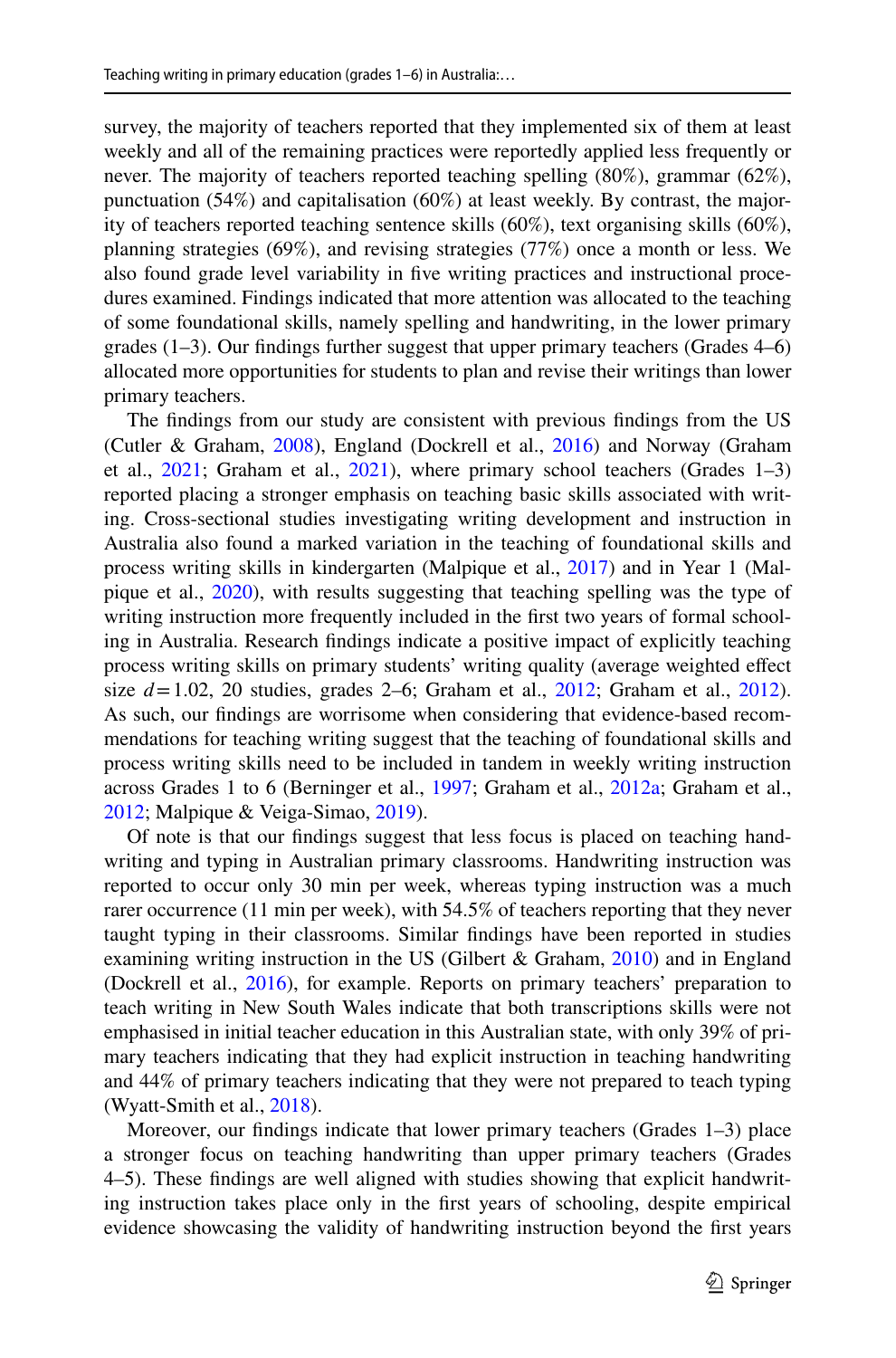(see Limpo & Graham, [2020,](#page-25-16) for a review). Substantiated by the capacity theory of writing (McCutchen, [1995\)](#page-25-17), efective writing relies heavily on the writer's ability to access and retrieve alphabet letters in memory and automatically. Lack of fuency in letter writing may constrain higher-level writing processes, including planning and revising (Jansen et al., [2017](#page-25-18)). Whether via paper and pencil or typing, proficient automatic writing is expected to enable writers to focus on idea generation to max-imise writing production (Weigelt-Marom & Weintraub, [2018\)](#page-26-14). Importantly, studies assessing handwriting in primary schooling show that handwriting automaticity takes several years to develop (Limpo & Alves, [2020](#page-25-16)). The data from our study suggests that students are receiving little handwriting and typing instruction in Australian primary classrooms. Given the unique and fundamental role that these transcriptions skills play in writing development, these fndings are of concern.

As posited in the WWC model of writing (Graham, [2018\)](#page-25-0), writing is shaped by the context in which writing development and instruction takes place, and shaped by the 'affordances, constraints, or both, within the writing community" (p. 272). The importance of contextual variables potentially impacting writing instruction is illustrated by a comment made by two of the teachers in the present study, in the last open-ended section:

*"The curriculum is just too tight, teaching things like typing (and even handwriting) is hardly feasible"* and "*There needs to be a continued support and recognition for the importance of students being able to write—plan, draft, edit and present."* Future research, including classroom observation studies, should seek to verify our study's fndings and attempt to identify factors that may infuence the little time devoted to teaching these transcription skills and process writing skills in Australian primary classrooms.

#### **Extending writing to the home environment**

We examined teachers' practices to extend writing to the home environment. As predicted, the teachers in our study did not report making strong connections between home and school to support children's writing. From the 20 practices assessed, home-school strategies were the least frequently reported strategies, with the majority of teachers reporting never asking students to write at home with parental assistance (54.5%). Moreover, most teachers indicated that they communicated with parents about their children's writing performance (72%) or asked parents to read something their children write at school (77%) only once a year or never. Our fndings replicate Cutler and Graham's [\(2008](#page-24-1)) previous reports and are of concern when considering research showcasing the importance of home writing practices in supporting children's writing development (Camacho & Alves, [2017;](#page-24-15) Saint-Laurent & Giasson, [2005\)](#page-26-15). For example, when examining the impact of a program for Grade 1 students and their parents that included parental support for writing activi-ties, Saint-Laurent and Giasson ([2005\)](#page-26-15) found a positive effect on students' writing performance, including on spelling, vocabulary, and text length. In an intervention designed to promote parental involvement in writing carried out with Year 2 students and parents, Camacho and Alves [\(2017](#page-24-15)) also found a positive impact of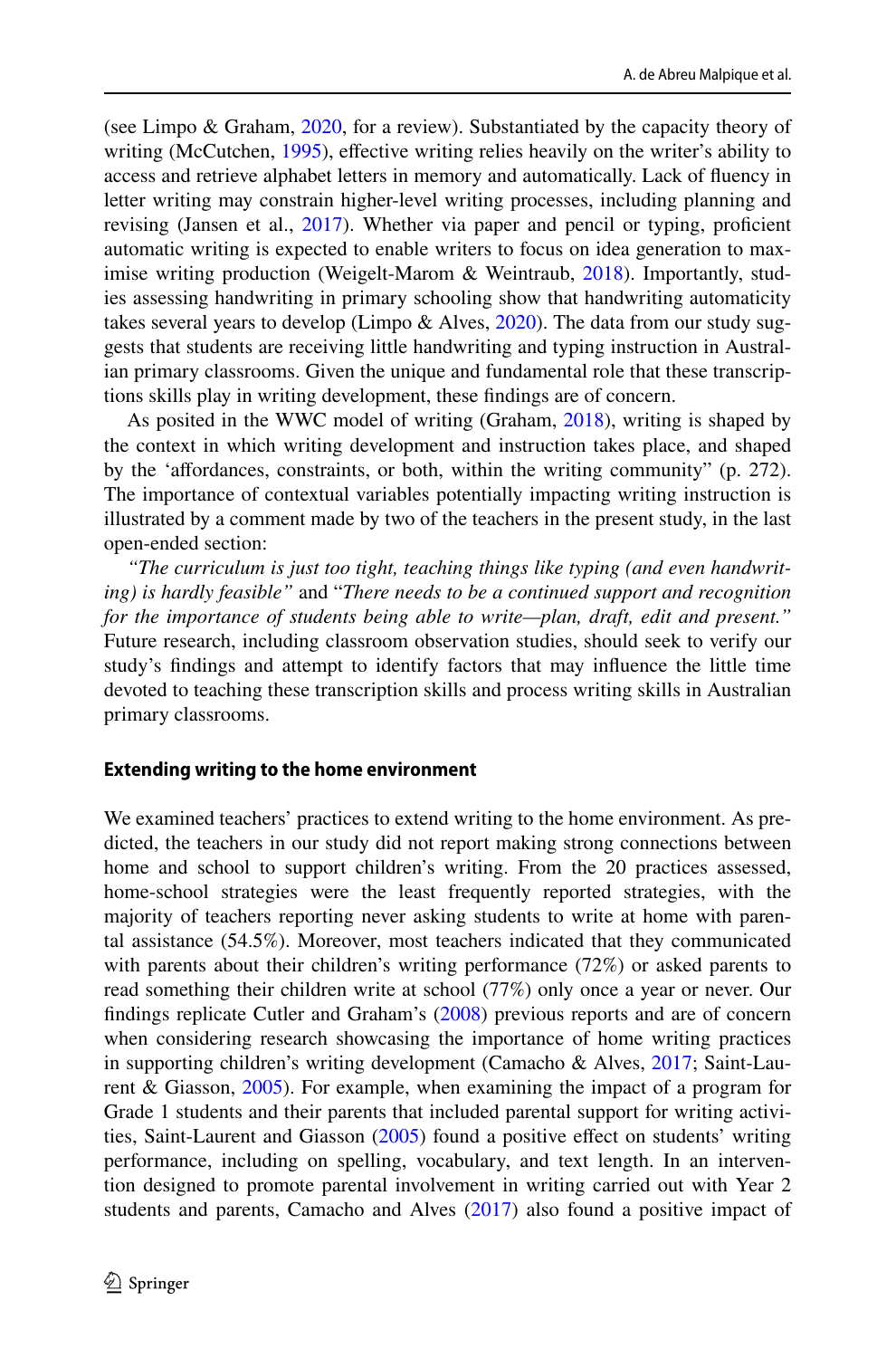parental involvement on children's writing skills, including handwriting fuency, dictated spelling, text length and writing quality.

Emerging evidence on home writing practices during the pandemic suggest that the frequency and nature of writing activities in the home can vary signifcantly, and it is associated with factors such as the number of children in the home and the level of education of parents/guardians (López-Escribano et al., [2021\)](#page-25-19). Despite data suggesting that strengthening home/school connections in support of home writing practices could be a fruitful strategy, our fndings suggest that Australian families may be an underutilised resource in promoting children's writing skills.

## Predictors of teachers' reported writing practices: preparation and self-efficacy **for teaching writing**

The nature and frequency of writing instruction are related to teachers' preparation and self-efficacy to teach writing (e.g., Banales et al.,  $2020$ ; Gilbert & Graham, [2010](#page-24-3)). Aligned with reports from Chilean, English, and Portuguese educational contexts (i.e., Banales et al., [2020](#page-24-0); Dockrell et al., [2016;](#page-24-4) Veiga-Simao et al., [2016](#page-26-1)), the majority of primary teachers participating in our study indicated having received adequate (42%) and very good (28%) pre-service preparation to teach writing. About 30% of teachers, however, believed their undergraduate preparation was poor or inadequate. Replicating results from previous studies examining writing instruction in England, Chile, Taiwan, Portugal, and New Zeeland (i.e., Dockrell et al., [2016;](#page-24-4) Banales et al., [2020;](#page-24-0) Hsiang et al., [2020](#page-25-5); Veiga-Simao et al., [2016;](#page-26-1) Parr & Jesson, [2016](#page-26-6)), primary teachers participating in our study reported feeling overall confdent in teaching writing. Of note is that nearly 47% of the teachers in our study reported feeling less confdent in adjusting their practices to respond to students' individual writing needs.

We examined if preparation and self-efficacy to teach writing predicted how teachers reported they taught writing, controlling for teacher and class variables (i.e., gender, years spent teaching, highest educational level, grade currently taught, and COVID-19 impact). Results indicated that both variables statistically accounted for variability in three of the four writing instruction factors we examined, namely evidence-based practices to promote efective writing, teaching foundational skills, and teaching process skills. Similar fndings have been reported in international research, including in US, Chilean, Portuguese, Dutch, Norway, and Chinese primary educational contexts (i.e., Gilbert & Graham, [2010;](#page-24-3) Banales et al., [2020;](#page-24-0) Veiga-Simao et al., [2016](#page-26-1); Rietdik et al., [2018](#page-25-0); Graham et al., [2020](#page-24-0); Hsiang et al., [2020\)](#page-25-5). Our study further replicates fndings from Banales and colleagues where preparation and selfefficacy for teaching writing accounted for variability in teachers' reported practices even when teachers' reported preparation and self-efficacy results were high. Hence, our findings offer additional support to the contention that self-efficacy and preparation for teaching writing are the two most consistent predictors of teachers' reported writing instruction practices (Banales et al., [2020;](#page-24-0) Graham, [2019](#page-25-3)).

This is the frst study, to our knowledge, examining the predictive value of selfefficacy and preparation to teach writing to develop teaching strategies aiming to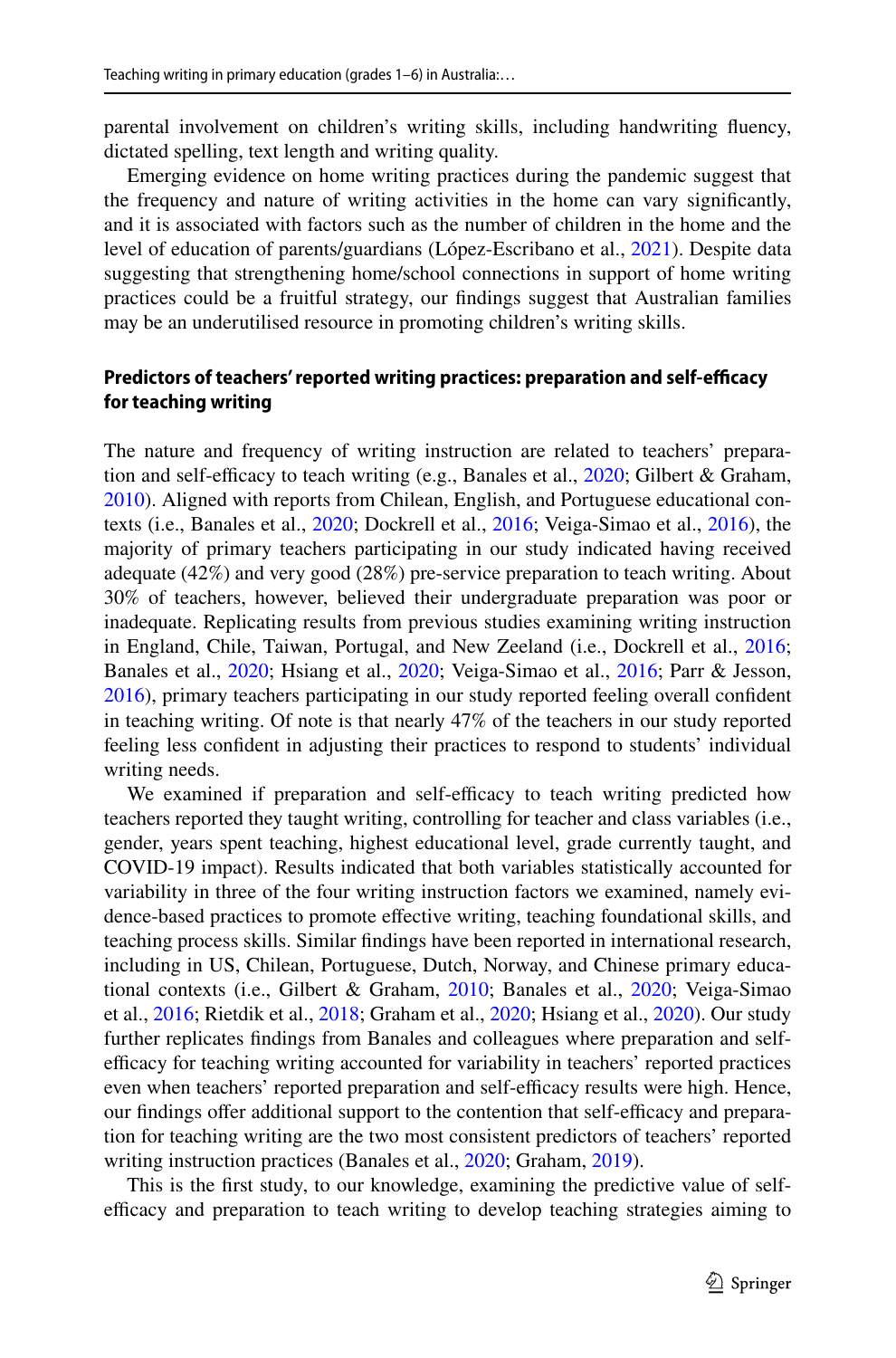extend writing to the home environment. When examining writing instruction in grades 1 through 3 in Taiwan, Hsiang and colleagues [\(2020](#page-25-5)) asked teachers to report on instructional activities they developed to provide extra writing assistance, including students writing at home with parental assistance; students reading their writing to parents; and teacher/parent communication. Their fndings indicated that most teachers promoted extra writing assistance practices twice a year only and that teachers who felt more efficacious in teaching writing were more likely to provide extra writing assistance. As opposed to Hsian and colleagues' survey [\(2020](#page-25-5)), the current survey included one factor identifed as teaching practices to extend writing to the home environment, focusing more specifcally on home and school connections.

Interestingly, our findings indicated that only self-efficacy for teaching writing made a unique and signifcant contribution to predicting school-home connections for writing. This fnding is consistent with empirically validated associations between primary teachers' self-efficacy and family involvement in schooling (Garcia, [2004;](#page-24-16) Hoover-Dempsey et al., [1987](#page-25-20)). For example, in her study of 110 American teachers, Garcia  $(2004)$  $(2004)$  identified that teachers who felt more efficacious encouraged family involvement using a wider range of strategies when compared to those who felt less efficacious. Though the findings of our survey require further investigation, they suggest that efforts to enhance pre-service and in-service teacher efficacy on strategies that promote family involvement in writing may be warranted. We see this issue as a promising area of further scrutiny.

#### **Limitations and future research**

This study has several limitations that should be considered and potentially addressed in future research. First, the relatively small sample size spanning teachers across Australian states and territories requires that caution must be applied in interpreting our fndings. In Australia, state and territory authorities are responsible for implementing national literacy standards in their schools, but diferent versions operate across states and territories to address each state and territory contextual factors (Wall, [2017](#page-26-16)). While our fndings corroborate results from cross-sectional studies (Malpique et al., [2017](#page-25-6), [2020](#page-25-7)) and the only state survey we were able to fnd assessing writing instruction in Australian primary classrooms (Wyatt-Smith et al., [2018](#page-26-7)), we could not compare writing practices between states and territories due to the small sample size. Future research examining these diferences is clearly needed to provide a more contextualised and comprehensive picture of writing instruction in Australian classrooms.

In our study, teachers were asked to report on typical writing practices and their selfefficacy for teaching writing before the impact of COVID-19. While similar national surveys have followed a retrospective approach to examine teachers' reported practices instead of asking teachers to report on the practices being implemented at the time of taking the survey (e.g., Veiga Simao et al., [2016\)](#page-26-1), such approach may have impacted teachers' responses. Moreover, as our fndings were collected via self-reports, data must be viewed cautiously as we did not actually assess the actual use of the specifc writing practices in Australian primary classrooms. Another limitation of the current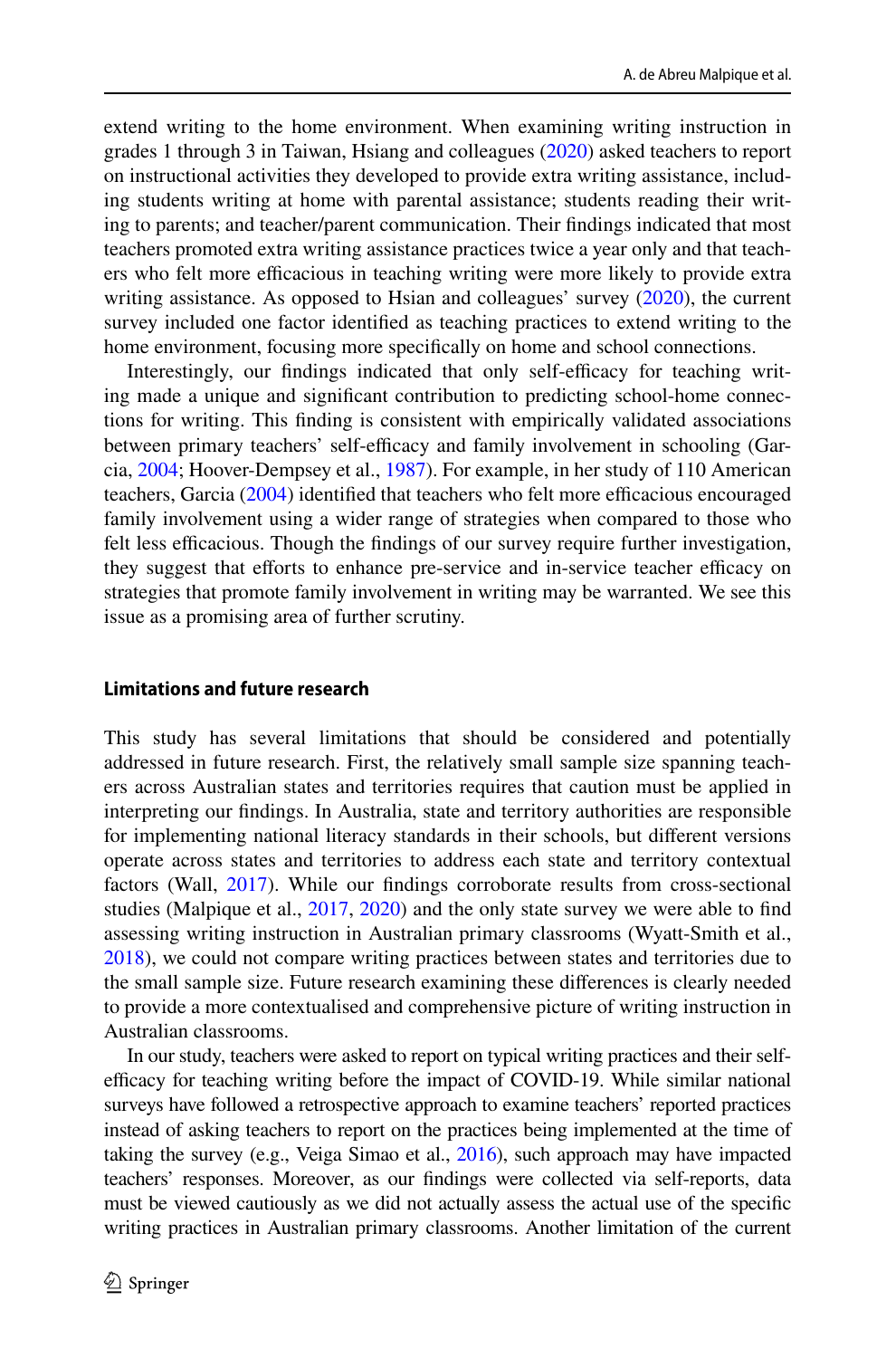study was that teachers were only asked to report on their pre-service preparation for teaching writing. Future studies, including observational studies, must be developed to replicate and confrm our fndings. Nevertheless, this is, to our knowledge, the frst national study examining writing instruction in Australian primary education, providing additional information on the teaching of writing across the globe.

## **Conclusion**

The fndings from our study, while consistent with previous research examining writing instruction in other countries, raise several concerns regarding the teaching of writing in Australian primary classrooms. First, similar to previous research, the participating teachers in this study reported applying diferent evidence-based practices to teach writing. However, most of the assessed practices were reportedly applied sparingly, with teachers stating that they typically allocated more time to teaching spelling skills than teaching handwriting, typing, and process writing skills, such as planning and revising. Considering the robust body of empirical evidence showcasing the importance of providing more recurrent opportunities for the development of such writing skills in primary education, eforts must be made to support teachers in addressing this need, including professional development initiatives at the national and state levels.

Replicating fndings from studies across the globe, our study confrms the role of preparation and self-efficacy for teaching writing in teachers' overall instructional practices for writing. Findings from our study, however, expand knowledge in this feld, with results suggesting that self-efficacy for teaching writing may play a unique role in the way teachers develop opportunities to extend writing to the home environment. While we did not seek to establish relationships between any of the teachers' practices here assessed and their students' writing achievements, parental involvement in writing has been associated with better writing outcomes in primary education (Alston-Abel & Berninger, [2018\)](#page-24-17). Thus, the development of teacher education programs that provide information and strategies to establish effective school-home connections for writing are clearly needed. Overall, more efective teacher education programs for writing need to be designed and implemented, as illustrated by a comment made by one of the teachers when responding to our survey: *While I have answered some of the questions in this survey negatively, I am trying to get better at teaching writing. I want to love it but I'm not sure exactly where to turn for help.* Overall, the fndings from this study help provide information about writing instruction in Australian primary classrooms to inform evidence-based teacher education programs and initiatives to support teachers in the challenging and demanding task of promoting efective writing development in the primary years of schooling.

**Acknowlegements** This research was funded by the Collier Charitable Foundation (ID1749).

**Funding** Open Access funding enabled and organized by CAUL and its Member Institutions.

**Open Access** This article is licensed under a Creative Commons Attribution 4.0 International License, which permits use, sharing, adaptation, distribution and reproduction in any medium or format, as long as you give appropriate credit to the original author(s) and the source, provide a link to the Creative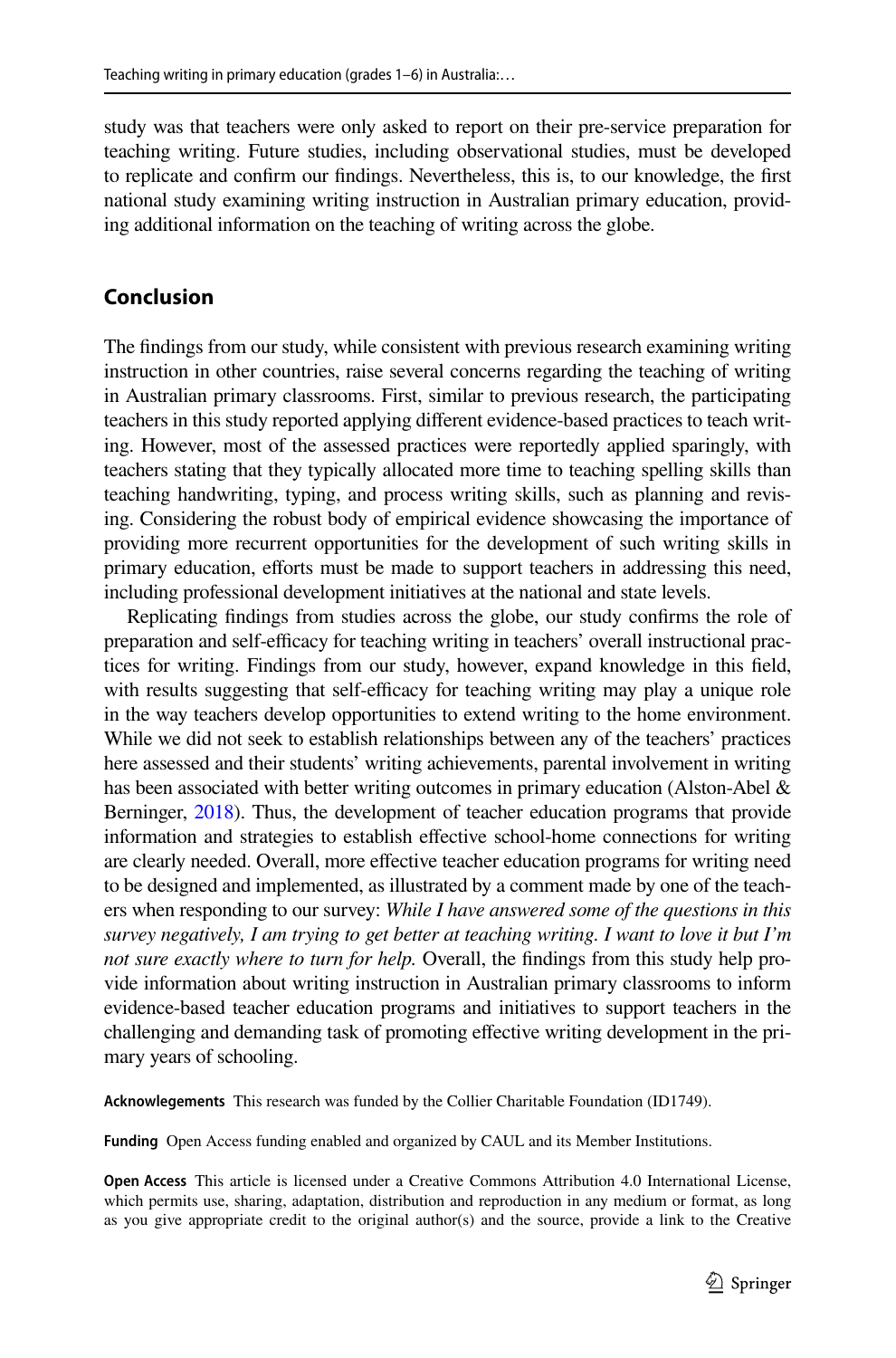Commons licence, and indicate if changes were made. The images or other third party material in this article are included in the article's Creative Commons licence, unless indicated otherwise in a credit line to the material. If material is not included in the article's Creative Commons licence and your intended use is not permitted by statutory regulation or exceeds the permitted use, you will need to obtain permission directly from the copyright holder. To view a copy of this licence, visit [http://creativecommons.org/](http://creativecommons.org/licenses/by/4.0/) [licenses/by/4.0/.](http://creativecommons.org/licenses/by/4.0/)

## **References**

- <span id="page-24-17"></span>Alston-Abel, N. L., & Berninger, V. W. (2018). Relationships between home literacy practices and school achievement: Implications for consultation and home–school collaboration. *Journal of Educational and Psychological Consultation, 28*(2), 164–189. <https://doi.org/10.1080/10474412.2017.1323222>
- <span id="page-24-12"></span>Applebee, A., & Langer, J. (2006). The state of writing instruction: What existing data tell us. Albany, NY: *Center on English Learning and Achievement*.
- <span id="page-24-2"></span>Australian Curriculum and Assessment Reporting Authority (ACARA). (2021). *National assessment program: literacy and numeracy*. Retrieved from <https://reports.acara.edu.au/NAP>
- <span id="page-24-7"></span>Australian Curriculum and Assessment Reporting Authority (ACARA). (nd). *My School*. Retrieved from <https://www.myschool.edu.au>
- <span id="page-24-10"></span>Australian Curriculum and Assessment Reporting Authority (ACARA). (nd). *F-10 curriculum, general capabilities, literacy*. Retrieved from [https://www.australiancurriculum.edu.au/f-10-curriculum/](https://www.australiancurriculum.edu.au/f-10-curriculum/general-capabilities/literacy/) [general-capabilities/literacy/.](https://www.australiancurriculum.edu.au/f-10-curriculum/general-capabilities/literacy/)
- <span id="page-24-0"></span>Bañales, G., Ahumada, S., Graham, S., Puente, A., Guajardo, M., & Muñoz, I. (2020). Teaching writing in grades 4–6 in urban schools in Chile: A national survey. *Reading and Writing, 33*, 2661–2696. <https://doi.org/10.1007/s11145-020-10055-z>
- <span id="page-24-14"></span>Berninger, V. W., Vaughan, K., Abbott, R., Abbott, S., Brooks, A., & Rogan, S. (1997). Treatment of handwriting fuency problems in beginning writing: Transfer from handwriting to composition. *Journal of Educational Psychology, 89*, 652–666. <https://doi.org/10.1037/0022-0663.89.4.652>
- <span id="page-24-15"></span>Camacho, A., & Alves, R. A. (2017). Fostering parental involvement in writing: Development and testing of the program Cultivating Writing. *Reading and Writing*, *30*(2), 253–277. https://psycnet.apa.org/ doi[/https://doi.org/10.1007/s11145-016-9672-6](https://doi.org/10.1007/s11145-016-9672-6)
- <span id="page-24-9"></span>Cohen, J. (2013). *Statistical power analysis for the behavioral sciences* (2nd ed.). Taylor and Francis.
- <span id="page-24-13"></span>Coker, D. L., Jr., Farley-Ripple, E., Jackson, A. F., Wen, H., MacArthur, C. A., & Jennings, A. S. (2016). Writing instruction in frst grade: An observational study. *Reading and Writing, 29*, 793–832. <https://doi.org/10.1007/s11145-015-9596-6>
- <span id="page-24-1"></span>Cutler, L., & Graham, S. (2008). Primary grade writing instruction: A national survey. *Journal of Educational Psychology, 100*(4), 907. <https://doi.org/10.1037/a0012656>
- <span id="page-24-4"></span>Dockrell, J. E., Marshall, C. R., & Wyse, D. (2016). Teachers' reported practices for teaching writing in England. *Reading and Writing, 29*(3), 409–434. <https://doi.org/10.1007/s11145-015-9605-9>
- <span id="page-24-11"></span>Enders, C. K. (2010). *Applied missing data analysis. Methodology in the social sciences series*. Guilford Press.
- <span id="page-24-8"></span>Faul, F., Erdfelder, E., Buchner, A., & Lang, A. G. (2009). Statistical power analyses using g\*power 3.1: Tests for correlation and regression analyses. *Behavior Research Methods*, *41*(4), 1149–1160. <https://doi.org/10.3758/BRM.41.4.1149>
- <span id="page-24-5"></span>Fitzgerald, D. A., Nunn, K., & Isaacs, D. (2020). Consequences of physical distancing emanating from the COVID-19 pandemic: An Australian perspective. *Paediatric Respiratory Reviews, 35*, 25–30. <https://doi.org/10.1016/j.prrv.2020.06.005>
- <span id="page-24-6"></span>Gallagher, H. A., Arshan, N., & Woodworth, K. (2017). Impact of the national writing project's collegeready writers program in high-need rural districts. *Journal of Research on Educational Efectiveness, 10*(3), 570–595.<https://doi.org/10.1080/19345747.2017.1300361>
- <span id="page-24-16"></span>Garcia, D. C. (2004). Exploring connections between the construct of teacher efficacy and family involvement practices: Implications for urban teacher preparation. *Urban Education, 39*(3), 290–315. <https://doi.org/10.1177/0042085904263205>
- <span id="page-24-3"></span>Gilbert, J., & Graham, S. (2010). Teaching writing to elementary students in grades 4 to 6: A national survey. *The Elementary School Journal, 110*(4), 494–518.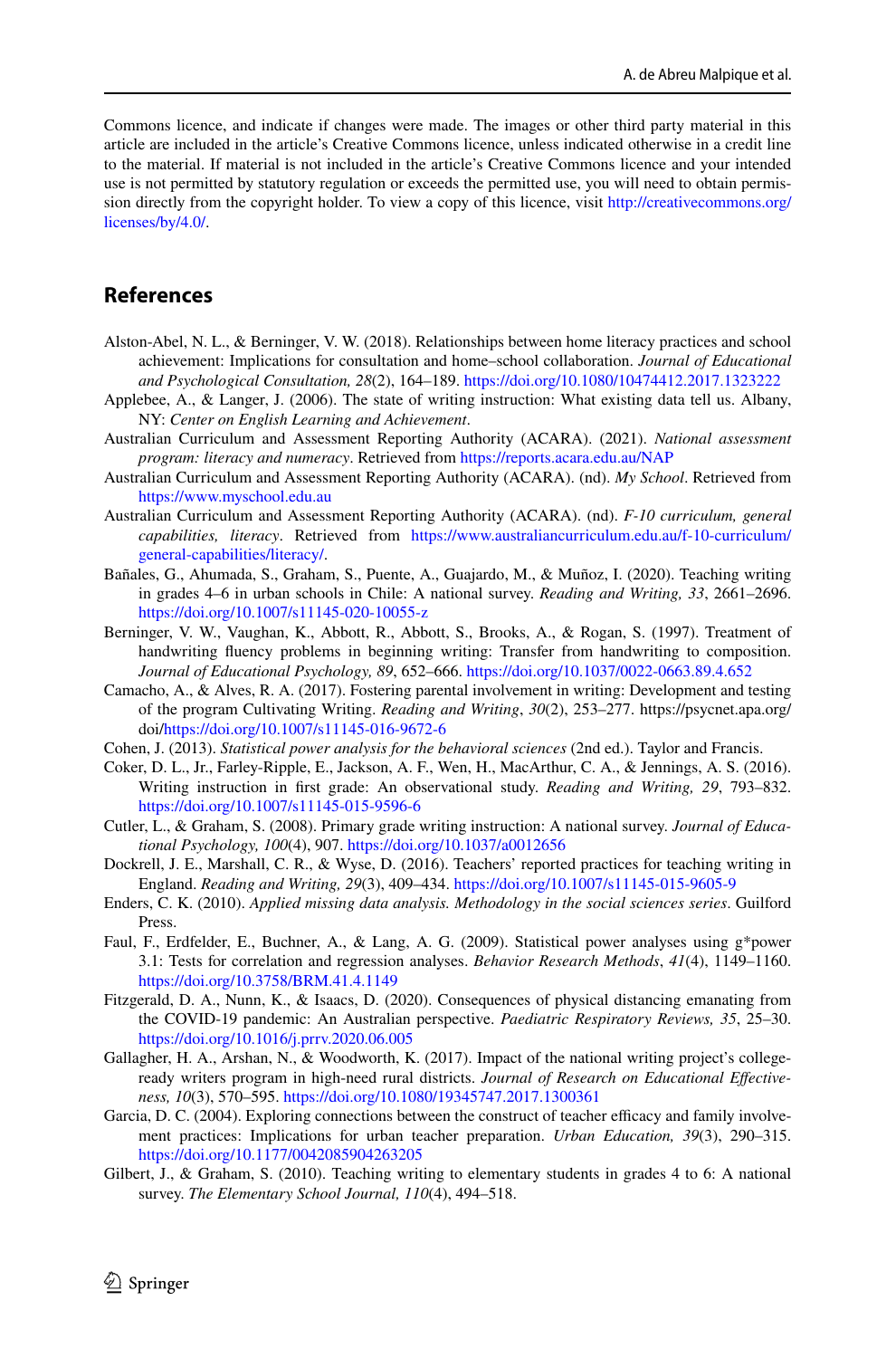- <span id="page-25-10"></span>Graham, S., McKeown, D., Kiuhara, S., & Harris, K. R. (2012b). A meta-analysis of writing instruction for students in the elementary grades. *Journal of Educational Psychology*, *104*(4), 879. https://psycnet.apa.org/doi[/https://doi.org/10.1037/a0029185](https://doi.org/10.1037/a0029185)
- <span id="page-25-9"></span>Graham, S., Bollinger, A., Olson, C. B., D'Aoust, C., MacArthur, C., McCutchen, D., & Olinghouse, N. (2012a). Teaching elementary school students to be efective writers: A practice guide. NCEE 2012a–4058. *What Works Clearinghouse*. Retrieved from [https://ies.ed.gov/ncee/wwc/Docs/pract](https://ies.ed.gov/ncee/wwc/Docs/practiceguide/writing_pg_062612.pdf) [iceguide/writing\\_pg\\_062612.pdf](https://ies.ed.gov/ncee/wwc/Docs/practiceguide/writing_pg_062612.pdf)
- <span id="page-25-0"></span>Graham, S. (2018). A revised writer (s)-within-community model of writing. *Educational Psychologist, 53*(4), 258–279.<https://doi.org/10.1080/00461520.2018.1481406>
- <span id="page-25-3"></span>Graham, S. (2019). Changing how writing is taught. *Review of Research in Education, 43*, 277–303. <https://doi.org/10.3102/0091732x18821125>
- <span id="page-25-13"></span>Graham, S., & Harris, K. R. (2017). Evidence-based writing practices: A meta-analysis of existing metaanalyses. In R. Fidalgo, K. R. Harris, & M. Braaksma (Eds.), *Design principles for teaching efective writing* (pp. 13–37). Brill.
- <span id="page-25-8"></span>Graham, S., Harris, K. R., & Santangelo, T. (2015). Research-based writing practices and the common core: meta-analysis and meta-synthesis. *Elementary School Journal, 115*, 498–522.
- <span id="page-25-1"></span>Graham, S., Skar, G. B., & Falk, D. Y. (2021a). Teaching writing in the primary grades in Norway: A national survey. *Reading and Writing, 34*(2), 529–563.<https://doi.org/10.1007/s11145-020-10080-y>
- <span id="page-25-2"></span>Graham, S., Tavsanli, O. F., & Kaldirim, A. (2021b). Improving writing skills of students in turkey: A meta-analysis of writing interventions. *Educational Psychology Review*. [https://doi.org/10.1007/](https://doi.org/10.1007/s10648-021-09639-0) [s10648-021-09639-0](https://doi.org/10.1007/s10648-021-09639-0)
- <span id="page-25-12"></span>Holzberger, D., Philipp, A., & Kunter, M. (2013). How teachers' self-efficacy is related to instructional quality: A longitudinal analysis. *Journal of Educational Psychology*, *105*(3), 774. https://psycnet. apa.org/doi[/https://doi.org/10.1037/a0032198](https://doi.org/10.1037/a0032198)
- <span id="page-25-20"></span>Hoover-Dempsey, K. V., Bassler, O. C., & Brissie, J. S. (1987). Parent involvement: Contributions of teacher efficacy, school socioeconomic status, and other school characteristics. *American Educational Research Journal, 24*(3), 417–435.<https://doi.org/10.3102/00028312024003417>
- <span id="page-25-4"></span>Hsiang, T. P., & Graham, S. (2016). Teaching writing in grades 4–6 in urban schools in the Greater China Region. *Reading and Writing, 29*(5), 869–902.<https://doi.org/10.1007/s11145-015-9597-5>
- <span id="page-25-5"></span>Hsiang, T. P., Graham, S., & Yang, Y. M. (2020). Teachers' practices and beliefs about teaching writing: A comprehensive survey of grades 1 to 3 teachers. *Reading and Writing, 33*(10), 2511–2548. [https://](https://doi.org/10.1007/s11145-020-10050-4) [doi.org/10.1007/s11145-020-10050-4](https://doi.org/10.1007/s11145-020-10050-4)
- <span id="page-25-18"></span>Jansen, R. S., Lakens, D., & Ijsselsteijn, W. A. (2017). An integrative review of the cognitive costs and benefts of note-taking. *Educational Research Review, 22*, 223–233. [https://doi.org/10.1016/j.](https://doi.org/10.1016/j.edurev.2017.10.001) [edurev.2017.10.001](https://doi.org/10.1016/j.edurev.2017.10.001)
- <span id="page-25-14"></span>Kellogg, R. T. (2008). Training writing skills: A cognitive developmental perspective. *Journal of Writing Research, 1*, 1–26.
- <span id="page-25-11"></span>Leask, J., & Hooker, C. (2020). How risk communication could have reduced controversy about school closures in Australia during the COVID-19 pandemic. *Public Health Res Pract*, *30*(2), 3022007. <https://doi.org/10.17061/phrp3022007>
- <span id="page-25-16"></span>Limpo, T., & Graham, S. (2020). The role of handwriting instruction in writers' education. *British Journal of Educational Studies, 68*(3), 311–329.<https://doi.org/10.1080/00071005.2019.1692127>
- <span id="page-25-19"></span>López-Escribano, C., Escudero, A., & Pérez-López, R. (2021). An exploratory study about patterns of parental home literacy activities during the COVID-19 confnement among Spanish families. *Early Education and Development, 32*(6), 812–829.<https://doi.org/10.1080/10409289.2021.1916184>
- <span id="page-25-15"></span>Malpique, A. A., & Veiga Simão, A. M. (2019). "'Does it work?' Adapting evidence-based practices to teach argumentative writing". *Journal of Writing Research, 10* (3): 527–567. [https://doi.org/10.](https://doi.org/10.17239/jowr-2019.10.03.05) [17239/jowr-2019.10.03.05](https://doi.org/10.17239/jowr-2019.10.03.05)
- <span id="page-25-7"></span>Malpique, A. A., Pino-Pasternak, D., & Roberto, M. S. (2020). Writing and reading performance in Year 1 Australian classrooms: Associations with handwriting automaticity and writing instruction. *Reading and Writing, 33*(3), 783–805. <https://doi.org/10.1007/s11145-019-09994-z>
- <span id="page-25-6"></span>Malpique, A. A., Pino-Pasternak, D., & Valcan, D. (2017). Handwriting automaticity and writing instruction in Australian kindergarten: An exploratory study. *Reading and Writing, 30*(8), 1789–1812. <https://doi.org/10.1007/s11145-017-9753-1>
- <span id="page-25-17"></span>McCutchen, D. (1995). Cognitive processes in children's writing: Developmental and individual diferences. *Issues in Education Contributions from Educational Psychology, 1*, 123–160.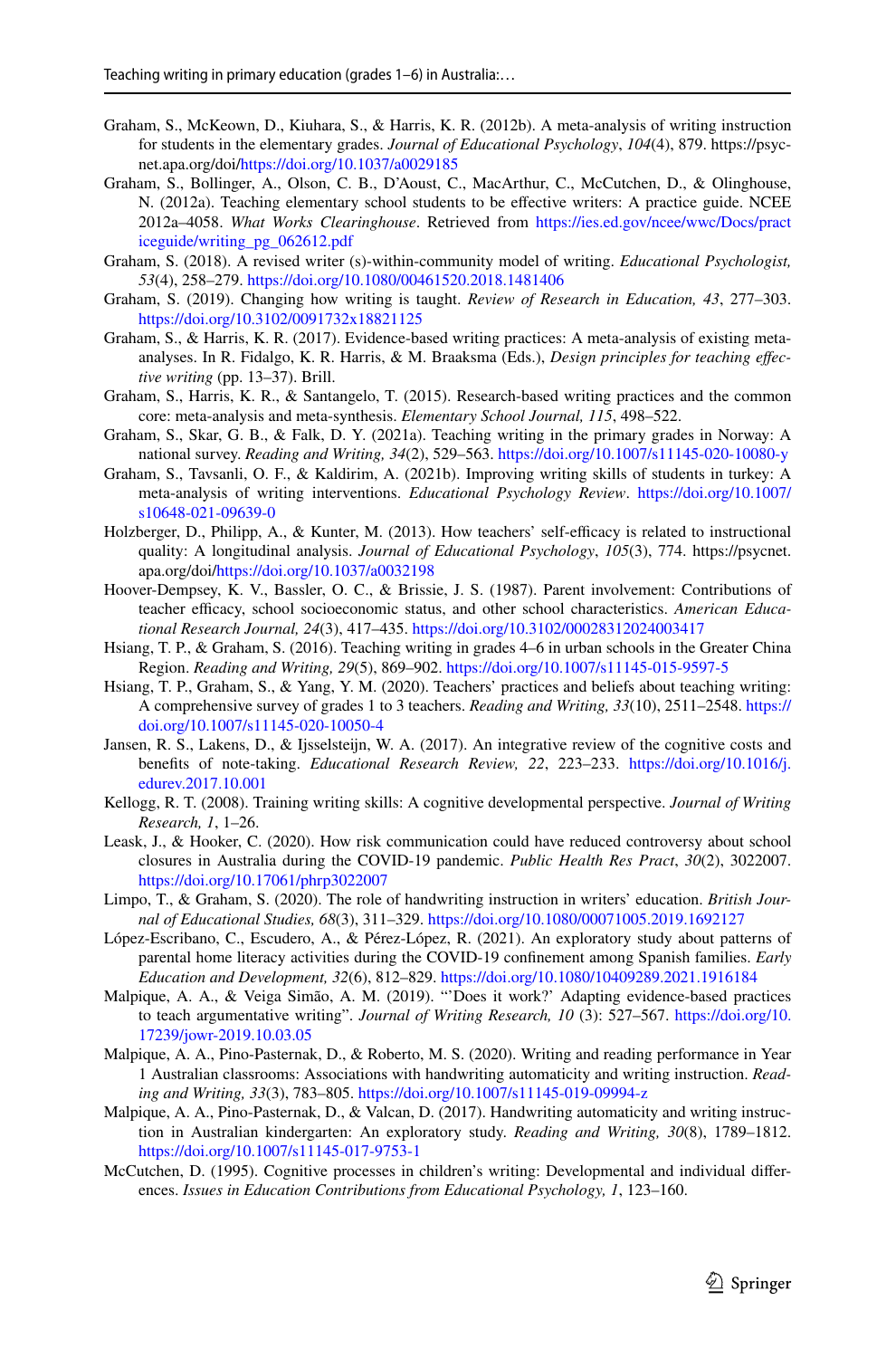- <span id="page-26-8"></span>Merga, M., Malpique, A., Roni. M. S., Valcan, D., & Ledger, S (2021). The impact of COVID-19 on writing instruction with primary school students, *Issues in Educational Research*, 31(4), pp.1138– 1155<http://www.iier.org.au/iier31/merga.pdf>
- <span id="page-26-2"></span>National Center for Educational Statistics. (2012). The nation's report card: Writing 2011 (NCES 2012– 470). Institute of Education Sciences, US Department of Education. Retrieved from [https://nces.ed.](https://nces.ed.gov/nationsreportcard/pdf/main2011/2012470.pdf) [gov/nationsreportcard/pdf/main2011/2012470.pdf](https://nces.ed.gov/nationsreportcard/pdf/main2011/2012470.pdf)
- <span id="page-26-5"></span>OECD. (2016). Education in China: A snapshot. Retrieved September 1, 2021, from [https://www.oecd.](https://www.oecd.org/china/Education-in-China-a-snapshot.pdf) [org/china/Education-in-China-a-snapshot.pdf](https://www.oecd.org/china/Education-in-China-a-snapshot.pdf)
- <span id="page-26-6"></span>Parr, J. M., & Jesson, R. (2016). Mapping the landscape of writing instruction in New Zealand primary school classrooms. *Reading and Writing, 29*(5), 981–1011. [https://doi.org/10.1007/](https://doi.org/10.1007/s11145-015-9589-5) [s11145-015-9589-5](https://doi.org/10.1007/s11145-015-9589-5)
- <span id="page-26-4"></span>Rietdijk, S., van Weijen, D., Janssen, T., van den Bergh, H., & Rijlaarsdam, G. (2018). Teaching writing in primary education: Classroom practice, time, teachers' beliefs and skills. *Journal of Educational Psychology, 110*(5), 640. <https://doi.org/10.1037/edu0000237>
- <span id="page-26-11"></span>Sabbe, E., & Aelterman, A. (2007). Gender in teaching: A literature review. *Teachers and Teaching: Theory and Practice, 13*(5), 521–538.<https://doi.org/10.1080/13540600701561729>
- <span id="page-26-15"></span>Saint-Laurent, L., & Giasson, J. (2005). Efects of a family literacy program adapting parental intervention to frst graders' evolution of reading and writing abilities. *Journal of Early Childhood Literacy, 5*(3), 253–278.
- <span id="page-26-13"></span>Tabachnick, B. G., & Fidell, L. S. (2013). *Using multivariate statistics* (sixth, Pearson new international ed.). Pearson Education Limited.
- <span id="page-26-3"></span>Thomas, D. P. (2020). Rapid decline and gender disparities in the NAPLAN writing data. *The Australian Educational Researcher, 47*(5), 777–796. <https://doi.org/10.1007/s13384-019-00366-8>
- <span id="page-26-0"></span>UNESCO, E. S. (2017). Reading the past, writing the future: Fifty years of promoting Literacy. Retrieved from <https://unesdoc.unesco.org/ark:/48223/pf0000247563>
- <span id="page-26-1"></span>Veiga-Simao, A. M., Malpique, A. A., Frison, L. M. B., & Marques, A. (2016). Teaching writing to middle school students in Portugal and in Brazil: An exploratory study. *Reading and Writing, 29*(5), 955–979.<https://doi.org/10.1007/s11145-015-9606-8>
- <span id="page-26-16"></span>Wall, L. (2017). Institutional logics and curriculum decision making: Enacting the Australian curriculum English and NAPLAN literacy. *The Australian Educational Researcher, 44*(4), 391–407. [https://doi.](https://doi.org/10.1007/s13384-017-0240-0) [org/10.1007/s13384-017-0240-0](https://doi.org/10.1007/s13384-017-0240-0)
- <span id="page-26-12"></span>Weatherby-Fell, N. (2015). *Learning to teach in the secondary school*. Cambridge University Press.
- <span id="page-26-14"></span>Weigelt-Marom, H., & Weintraub, N. (2018). Keyboarding versus handwriting speed of higher education students with and without learning disabilities: Does touch-typing assist in narrowing the gap? *Computers & Education, 117*, 132–140.<https://doi.org/10.1016/j.compedu.2017.10.008>
- <span id="page-26-9"></span>Wolbers, K. A., Dostal, H. M., Skerrit, P., & Stephenson, B. (2017). The impact of three years of professional development on knowledge and implementation. *The Journal of Educational Research, 110*(1), 61–71.<https://doi.org/10.1080/00220671.2015.1039112>
- <span id="page-26-7"></span>Wyatt-Smith, C., Jackson, C., Borooah, V., & Whalley, K. (2018). Summary of the research report of the Australian writing survey. Institute for Learning Sciences & Teacher Education. Retrieved from [https://www.educationstandards.nsw.edu.au/wps/wcm/connect/e61c5e7e-d553-4a33-ab0d-7297c](https://www.educationstandards.nsw.edu.au/wps/wcm/connect/e61c5e7e-d553-4a33-ab0d-7297c2709302/summary-report-of-the-australian-writing-survey.pdf?MOD=AJPERES&CVID) [2709302/summary-report-of-the-australian-writing-survey.pdf?MOD=AJPERES&CVID=](https://www.educationstandards.nsw.edu.au/wps/wcm/connect/e61c5e7e-d553-4a33-ab0d-7297c2709302/summary-report-of-the-australian-writing-survey.pdf?MOD=AJPERES&CVID)
- <span id="page-26-10"></span>Yada, A., Tolvanen, A., Malinen, O. P., Imai-Matsumura, K., Shimada, H., Koike, R., & Savolainen, H. (2019). Teachers' self-efficacy and the sources of efficacy: A cross-cultural investigation in Japan and Finland. *Teaching and Teacher Education*, *81*, 13–24.<https://www.learntechlib.org/p/208197/>

**Publisher's Note** Springer Nature remains neutral with regard to jurisdictional claims in published maps and institutional affiliations.